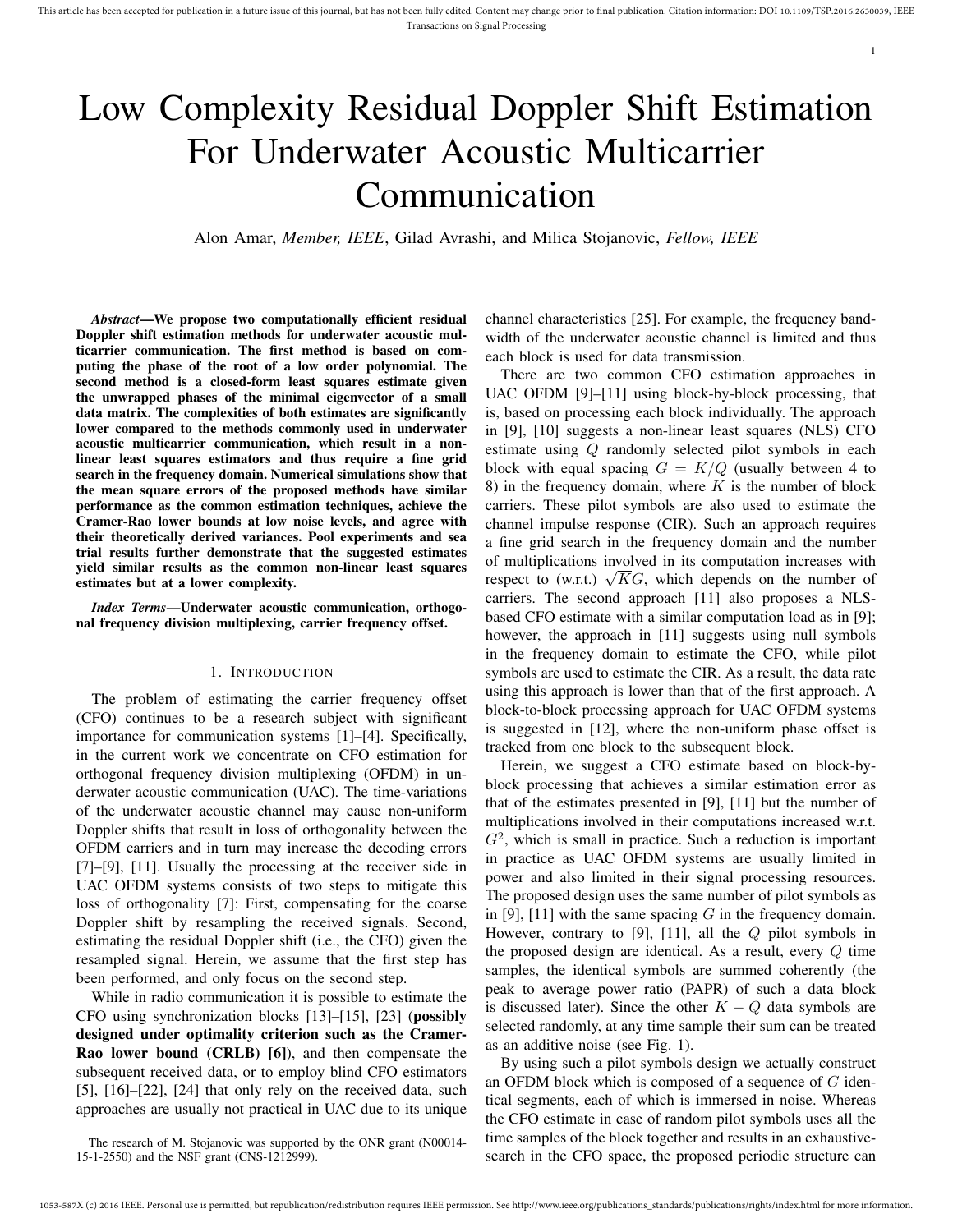

Fig. 1: An OFDM block in the time-domain with  $K = 512$ carriers (each symbol is selected from a quadrature phase shift keying (QPSK) constellation) and  $Q = 128$  pilot symbols selected at random (upper plot) and identical (bottom plot).

be exploited to estimate the CFO in an efficient manner. For example, one can compute the phase arguments of the innerproducts between all pairs of segments, and then determine the CFO by combining these phases together, e.g., in a least squares (LS) sense, or simply focus on the one with the highest signal to noise ratio (SNR). The notion of estimating the CFO based on cross correlating time sequences of OFDM blocks is also proposed in [13], [14] for radio communication. In [13] Q pseudo-random pilot carriers are spread uniformly over the frequency domain. The CFO is estimated by computing the phase of the summation of the products between the frequency responses at the Q carriers at one OFDM block and the conjugate of the frequency responses at the same Q carriers at a different OFDM block. Such an operation is equivalent to cross correlating the two distinct time sequences where each one is obtained by transforming the pseudo-random pilot carriers of an OFDM block to time. A similar method is suggested in [14] where the pilot set is placed in a training block such that its two halves are present within the same OFDM block. The assumption behind the approach in [13] is that the CFO remains the same over several OFDM blocks, while in [14] a training block is used to estimate the CFO and then this estimate is used for the subsequent OFDM blocks. As previously discussed both assumptions do not hold in UAC due the time varying characteristics of the channel.

Instead of computing the argument of the product of each pair of segments independently, we organize the complete set of these  $G(G-1)/2$  segments inner-products into a small Hermitian  $G \times G$  matrix which is then used to derive two low-complexity CFO estimation methods. In the first method, we show that the entries of this matrix are the coefficients of a  $2G - 1$  polynomial, and the CFO estimate is obtained by computing the argument of the root which is closest to one. In the second method, we provide a closed-form LS CFO estimate which depends on the unwrapped phases of the eigenvector associated with the minimal eigenvalue of this small  $G \times G$  data matrix.

We emphasize that from our perspective besides developing new CFO estimators for OFDM communications in underwater acoustic channel, these estimates require considerably less computational complexity compared to previously suggested CFO estimates while maintaining similar estimation accuracy. Specifically, as we show later, while the computational complexity of previously suggested while the computational complexity of previously suggested<br>exhaustive-based CFO estimates increases w.r.t.  $\sqrt{KG}$ , the computational complexities of the proposed estimates only increases w.r.t.  $G^2$ , which is a considerable computation complexity reduction.

The numerical simulation results indicate that the root mean square error (RMSE) performance of the proposed CFO and channel estimates are similar to those of the common NLSbased CFO estimates [9], [11], and that the RMSE's converge to the CRLB for large SNR. Pool experiments and sea trial results further indicate that the suggested low-complexity CFO estimates have similar results as the common NLS-based CFO estimates.

## 2. THE ZP-OFDM SIGNAL MODEL

We consider a zero-padding orthogonal frequency division multiplexing (ZP-OFDM) block with time duration  $T$  and  $K$ carriers, where the kth carrier frequency is,

$$
f(k) = f_0 + k\Delta f, k = 0, ..., K - 1,
$$
 (1)

with  $f_0$  the lower frequency, and  $\Delta f = 1/T$  is the carrier spacing. The bandwidth is  $W = K\Delta f = K/T$ . Let the  $K \times 1$ vector of symbols be

$$
\mathbf{s} = [s(0), s(1), \dots, s(K-1)]^T, \tag{2}
$$

where  $s(k) = e^{j\phi(k)}$  with  $\phi(k) \in S$  and S is a pre-defined set of phases, e.g., QPSK constellation. We use Q pilot symbols, equi-spaced in frequency with spacing  $G = K/Q$ , i.e., according to  $(1)$  the frequency of the qth pilot carrier is  $f(qG), q = 0, 1, \ldots, Q - 1$ . The remaining  $K - Q$  carriers are with data symbols. The  $P \times 1$  zero-padded discrete time transmitted signal, where  $P = K + L$ , is  $\mathbf{r} = \mathbf{T}_{zp} \mathbf{F}_{K}^{H} \mathbf{s}$ , where  $\mathbf{F}_K$  is a  $K \times K$  Fourier matrix with the  $(m, n)$ th element given by  $\frac{1}{\sqrt{2}}$  $\frac{1}{K}e^{-j2\pi/K\cdot mn}, \ \mathbf{T}_{zp} = [\mathbf{I}_K, \mathbf{0}_K\mathbf{0}_L^T]^T$  is a  $P\times K$ zero-padding matrix,  $I_n$  is the  $n \times n$  identity matrix,  $O_n$  is a  $n \times 1$  vector of zero elements, and L is the length of the zeropadding. We assume that the unknown discrete-time baseband CIR is described by the  $L \times 1$  vector

$$
\mathbf{h} = [h(0), h(1), \dots, h(L-1)]^T, \tag{3}
$$

where  $L$  is the delay spread of the channel normalized by the sampling interval,  $T_s = T/K$ . The CIR vector, h, represents a multipath frequency-selective channel [11]. After coarse Doppler shift compensation, it is assumed that the  $P \times 1$  received vector  $\mathbf{y} = [y(0), \dots, y(P-1)]^T$  may

<sup>&</sup>lt;sup>1</sup>In practice, prior measurements indicate the delay spread of the channel and we can set the CIR length to  $L$ . Thus, to avoid inter-block interference, we set the zero padding length to be equal to the channel length.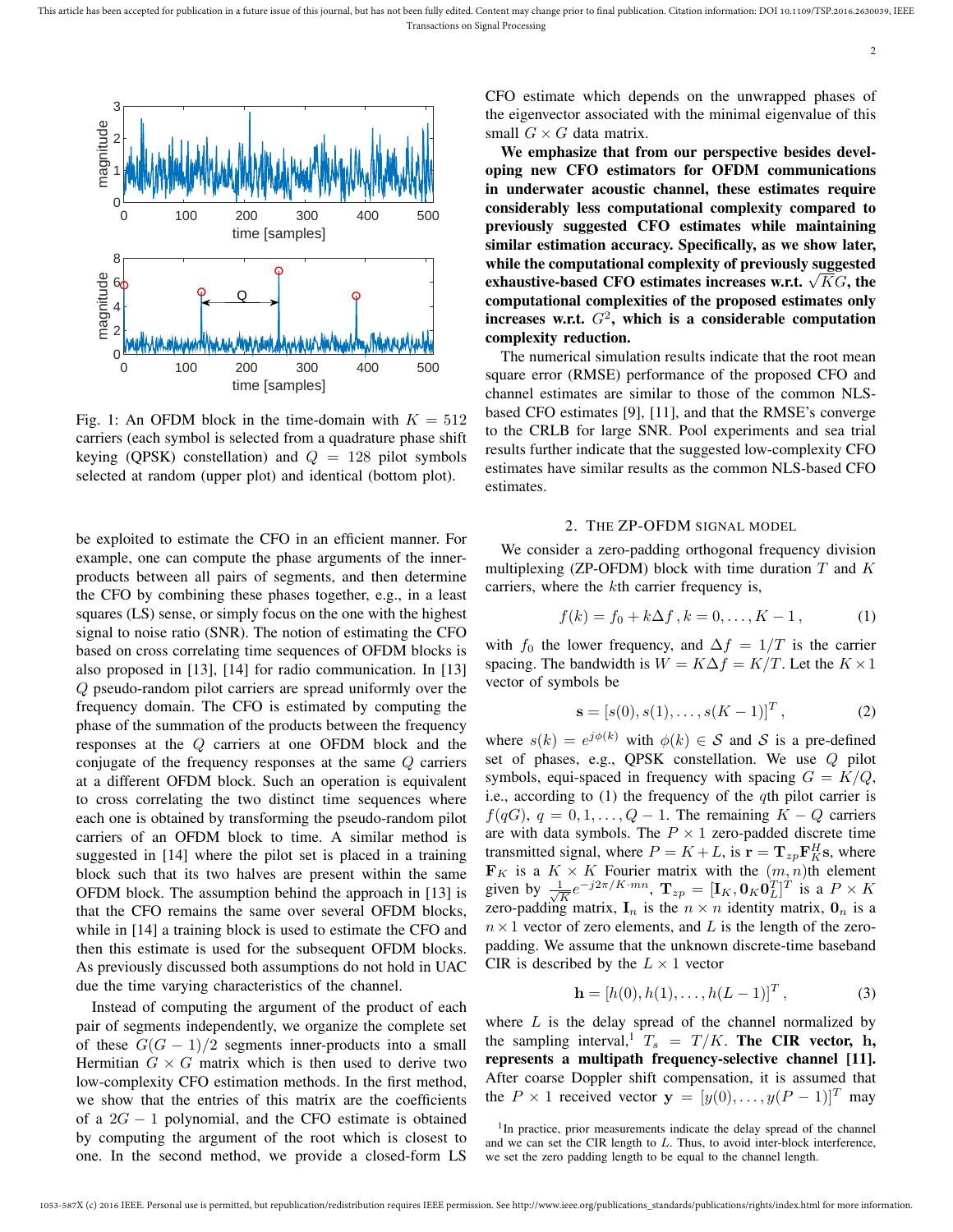still consist a frequency independent residual Doppler shift component, and has the following structure [11], [26]

$$
\mathbf{y} = \underbrace{\Gamma_K(\epsilon_0) \mathbf{H} \mathbf{T}_{zp} \mathbf{F}_K^H \mathbf{s}}_{\triangleq \mathbf{y}_0} + \mathbf{n} \,, \tag{4}
$$

where  $y_0$  is the noise-free received signal, H is a P  $\times$ P Toeplitz matrix with first column and first row given by  $[\mathbf{h}^T, \mathbf{0}_{P-L}^T]^T$  and  $[h(0), \mathbf{0}_{P-1}^T]^T$ , respectively,  $\mathbf{n} =$  $[n(0), n(1), \ldots, n(P-1)]^T$  is a  $P \times 1$  vector representing the additive noise, which for simplicity we assume is modeled as a zero-mean circular complex white Gaussian with covariance matrix  $\sigma_n^2 \mathbf{I}_P$ . Also, given the CFO  $\varepsilon_0$  (measured in Hertz) we define the normalized CFO as  $\epsilon_0 = \epsilon_0/\Delta f$ . The  $P \times P$  matrix  $\Gamma_K(\epsilon_0)$  is defined as

$$
\Gamma_K(\epsilon_0) = \text{diag}(1, e^{j\epsilon_0 T_s}, \dots, e^{j\epsilon_0 T_s(P-1)}),
$$
  
\n
$$
= \text{diag}(1, e^{j\frac{\epsilon_0}{\Delta f} \Delta f T_s}, \dots, e^{j\frac{\epsilon_0}{\Delta f} \Delta f T_s(P-1)}),
$$
  
\n
$$
= \text{diag}(1, e^{j\frac{\epsilon_0}{K}}, \dots, e^{j\frac{\epsilon_0}{K}(P-1)}),
$$
\n(5)

where in the second transition we divided and multiplied the term of each exponential by  $\Delta f$ , and in the third transition we used the fact that  $\Delta f T_s = 1/K$ .

Given the received signal, y, our goal is to decode the data symbols vector s given that the normalized CFO,  $\epsilon_0$ , and the CIR, h, are unknown.

### 3. THE MEASUREMENT DATA

In order to compensate for the CFO in (4), we pre-multiply y by  $\Gamma^{H}(\epsilon)$ , where  $\epsilon$  is a hypothesized normalized CFO in a pre-defined interval. We use a  $K \times P$  overlap-and-add matrix  $\mathbf{R}_{\text{ola}} = [\mathbf{I}_K, \mathbf{I}_K(:,1:L)],$  where  $\mathbf{I}_K(:,1:L)$  represents a  $K \times L$  matrix with the first L columns of  $I_K$ . By premultiplying  $\Gamma_K^H(\epsilon)$ y by  $\mathbf{R}_{\text{ola}}$ , the last L elements of  $\Gamma_K^H(\epsilon)$ y are added to the first L elements of  $\Gamma_K^H(\epsilon)$ y. This means that  $\mathbf{R}_{\text{ola}} \mathbf{\Gamma}_{K}^{H}(\epsilon) \mathbf{y}$  is treated as a circular convolution between the transmitted signal and the channel. Thus, we can get a multiplicative model in the frequency domain. We transform  $\mathbf{R}_{\text{ola}} \mathbf{\Gamma}_{K}^{H}(\epsilon)$ y to the frequency domain by pre-multiplying it from the left by  $\mathbf{F}_K$ . Finally, we use a  $Q \times K$  selection matrix to focus on the known pilot symbols at the  $Q$  pilot carriers,

$$
\mathbf{T}_{sc} = \mathbf{I}_K(1:G:K,:),\tag{6}
$$

which is composed of the Q rows of  $I_K$  associated with the pilot symbols indices We thus obtain the  $Q \times 1$  measurement vector given as

$$
\mathbf{x}(\epsilon) = \mathbf{T}_{sc} \mathbf{F}_{K} \mathbf{R}_{\text{ola}} \mathbf{\Gamma}_{K}^{H}(\epsilon) \mathbf{y}, \n= \mathbf{F}_{Q} \mathbf{\Gamma}_{Q}^{H}(\epsilon) \mathbf{Y} \alpha(\epsilon),
$$
\n(7)

where the second transition is detailed in Appendix A. The matrix  $\mathbf{F}_Q$  is the  $Q \times Q$  Fourier transform matrix (i.e., its  $(m, n)$ th element given by  $\frac{1}{\sqrt{Q}}e^{-j\frac{2\pi}{Q} \cdot mn}$ , the  $Q \times G$  matrix Y is obtained by reshaping the  $K \times 1$  vector  $\mathbf{R}_{\text{olay}}$  into a matrix as,

$$
\mathbf{Y} = [[\mathbf{R}_{\text{ola}}\mathbf{y}](1:Q), \cdots, [\mathbf{R}_{\text{ola}}\mathbf{y}](K - Q + 1:K)], \quad (8)
$$

where for example  $[\mathbf{R}_{\text{ola}}\mathbf{y}](1 : Q)$  represents the first Q elements of  $\mathbf{R}_{\text{ola}}\mathbf{y}$  (in MATLAB syntax). We also define the  $G \times 1$  unit-norm vector

$$
\boldsymbol{\alpha}(\epsilon) = \frac{1}{\sqrt{G}} [1, e^{-j\frac{2\pi}{G}\epsilon}, \dots, e^{-j\frac{2\pi}{G}(G-1)\epsilon}]^T. \qquad (9)
$$

Assuming that the hypothesized CFO is close to the true CFO such that  $\Gamma_K(\epsilon) \cong \Gamma_K(\epsilon_0)$  and substituting this approximation in (7) yields that  $x(\epsilon)$  is approximated as

$$
\mathbf{x}(\epsilon) \cong \mathbf{T}_{sc} \underbrace{\mathbf{F}_{K} \mathbf{R}_{\text{ola}} \mathbf{H} \mathbf{T}_{zp} \mathbf{F}_{K}^{H}}_{=\text{diag}(\bar{\mathbf{h}})} \mathbf{s} + \underbrace{\mathbf{T}_{sc} \mathbf{F}_{K} \mathbf{R}_{\text{ola}} \mathbf{\Gamma}_{K}^{H}(\epsilon_{0}) \mathbf{n}}_{\triangleq \eta},
$$
\n
$$
= \underbrace{\mathbf{T}_{sc} \text{diag}(\mathbf{s}) \mathbf{T}_{sc}^{T}}_{=\mathbf{D}_{p}} \mathbf{T}_{sc} \bar{\mathbf{h}} + \eta,
$$
\n
$$
= \mathbf{D}_{p} \mathbf{F}_{Q}(:,1:L) \mathbf{h} + \eta,
$$
\n(10)

where in the first transition in (10) we used the fact that  $R_{\text{ola}}HT_{zp}$  is a circulant matrix, and thus it is diagonalized by the Fourier transform matrix  $F_K$  resulting in the diagonal matrix diag(h), where  $h = \mathbf{F}_K(:, 1 : L)$ h is the  $K \times 1$ frequency response vector of the CIR h. Also in the second transition in (10) we define the  $Q \times Q$  diagonal matrix  $D_p$ that contains the pilot symbols on the diagonal. Note that in the second transition, we insert the matrix  $\mathbf{T}_{sc}^T \mathbf{T}_{sc}$  which is a  $K \times K$  diagonal matrix with all elements equal zero except the Q elements on the main diagonal which equal to one and are associated with the pilot symbols indices (i.e., 1st, Gth, 2Gth rows, etc.). This matrix can be used on the grounds that  $T_{sc}diag(s)$  has non-zero elements only at the 1st, Gth, 2Gth columns, etc. Finally, at the third transition we used the definition of  $T_{sc}$  in (6) to further express the product  ${\bf T}_{sc}{\bf F}_K\bar{{\bf h}}.$ 

#### 4. NLS-BASED CFO ESTIMATOR

The NLS estimation makes no assumptions about the distribution of the noise. As the observation vector  $x(\epsilon)$ is a nonlinear function of  $\epsilon$ , a nonlinear least squares estimation approach is used. The CFO and the CIR are determined as  $\epsilon$  and h that minimize the Euclidean squared distance between  $x(\epsilon)$  in (7) and its approximation in (10), i.e.,

$$
L(\epsilon, \mathbf{h}) = ||\mathbf{x}(\epsilon) - \mathbf{D}_p \mathbf{F}_Q(:, 1:L)\mathbf{h}||^2.
$$
 (11)

In Appendix B we derive the CRLB on the estimate of the CFO and the CIR given the observation vector y, which set bounds on the lowest achievable variances of the estimates.

Taking the derivative of (11) w.r.t. h, equating the result to zero, and using the fact that  $\mathbf{D}_p^H \mathbf{D}_p = \mathbf{I}_Q$  and  $\mathbf{F}_Q^H(:,1:$  $L\mathbf{F}_{Q}(:,1:L) = \mathbf{I}_{L}$ , yields that the LS estimate of the channel response is

$$
\hat{\mathbf{h}} = \mathbf{F}_Q^H(:, 1:L)\mathbf{D}_p^H \mathbf{x}(\epsilon).
$$
 (12)

Notice that (12) can be computed efficiently using the discrete Fourier transform (DFT). Substituting (12) into (11) yields that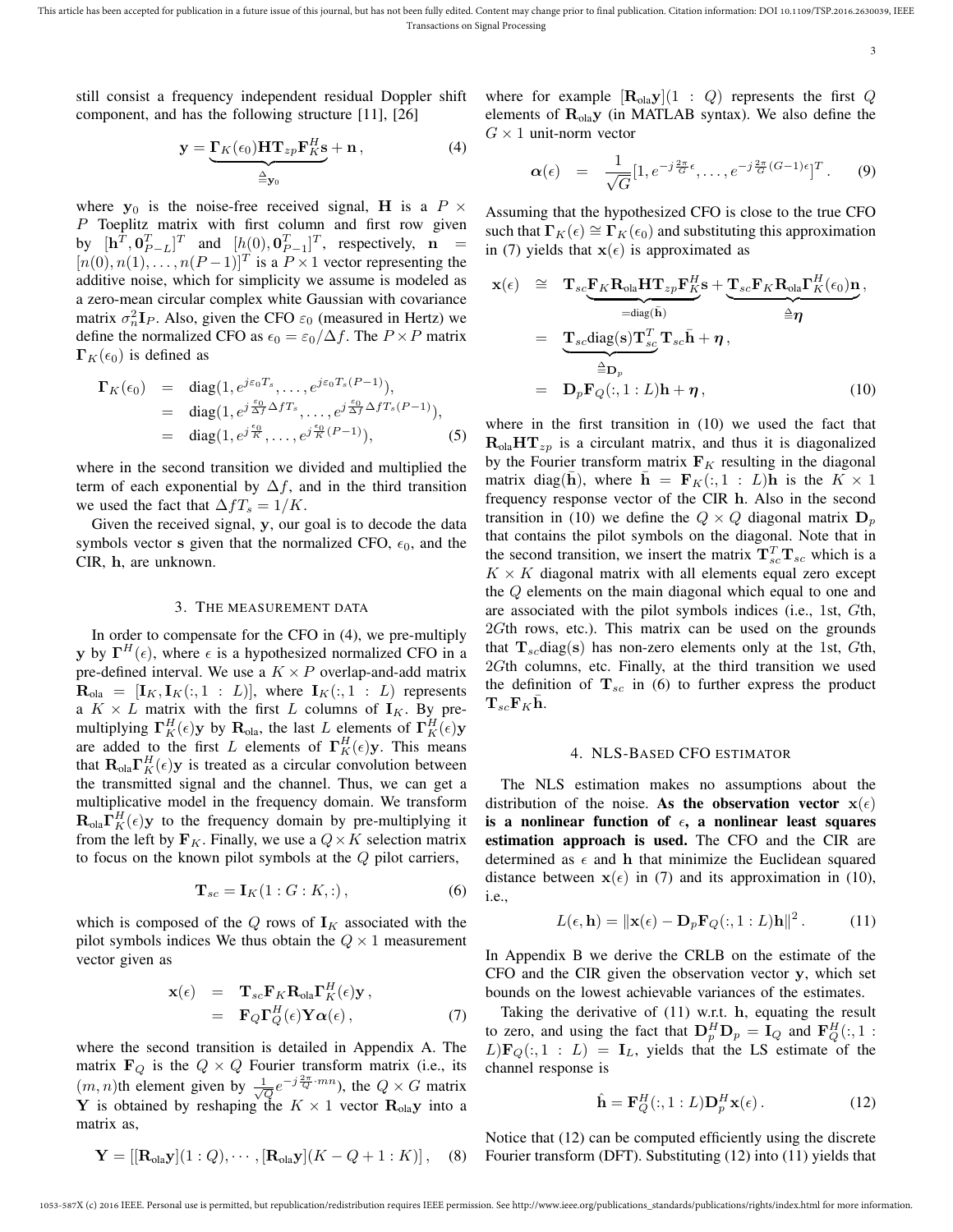This article has been accepted for publication in a future issue of this journal, but has not been fully edited. Content may change prior to final publication. Citation information: DOI 10.1109/TSP.2016.2630039, IEEE Transactions on Signal Processing

4

the estimate of the CFO is given by selecting  $\epsilon$  that minimizes the quadratic form,

where we define the correlation coefficient  $\rho_{g,g'}$  for  $g, g' \in$  $\{0, 1, \ldots, G-1\}$  as

$$
\ell(\epsilon) = \mathbf{x}^{H}(\epsilon)\mathbf{D}_{p}(\mathbf{I}_{Q} - \mathbf{F}_{Q}(:, 1:L)\mathbf{F}_{Q}^{H}(:, 1:L))\mathbf{D}_{p}^{H}\mathbf{x}(\epsilon),
$$
  
\n
$$
= \|\mathbf{Y}\alpha(\epsilon)\|^{2} - \|\mathbf{F}_{Q}^{H}(:, 1:L)\mathbf{D}_{p}^{H}\mathbf{F}_{Q}\mathbf{\Gamma}_{Q}^{H}(\epsilon)\mathbf{Y}\alpha(\epsilon)\|^{2},
$$
\n(13)

where the second transition is obtained by using (7). The estimate in (13) requires a fine grid search over a pre-defined space of  $\epsilon$ . As we show in Section 7 this estimation process results in  $\mathcal{O}(K\sqrt{K})$  multiplications and thus the computation load increases significantly with the number of carriers. This increased computation load is the motivation to derive new low-complexity CFO estimates.

#### 5. ROOT-BASED CFO ESTIMATOR

The cost function in (13) reveals an interesting fact: The first term in (13) is affected only by the G elements of  $\alpha(\epsilon)$ . As a result, this first term can be written as a polynomial in  $e^{-j\frac{2\pi}{G}\epsilon}$  of order  $2G - 1$ . However, as the second term in (13) contains the product  $\Gamma_Q^H(\epsilon)$   $\mathbf{Y}\alpha(\epsilon)$ , it is affected by all K elements of the diagonal matrix  $\Gamma_K^H(\epsilon)$ . As a result, this second term can be written as a polynomial in  $e^{-j\frac{2\pi}{K}\epsilon}$  of order  $2K - 1$ . This large polynomial order naturally increases the computational complexity of the estimation process. The reason for this increased polynomial order is the presence of the pilot matrix  $D_p$ . Hence, our idea is to properly select the pilot symbols such that the polynomial order is significantly reduced. A possible option that we suggest in this work is to select identical pilot symbols, i.e.,

$$
\mathbf{D}_p = u\mathbf{I}_Q, u \in \mathcal{S}.
$$
 (14)

For such a selection the product  $\mathbf{F}_Q^H(:,1:L)\mathbf{D}_p^H\mathbf{F}_Q =$  $u\mathbf{F}_Q[\mathbf{I}(:,1:L),\mathbf{0}_Q\mathbf{0}_{Q-L}^T]$ . Since  $|u|=1$  and  $\mathbf{\Gamma}_Q(\epsilon)\mathbf{\Gamma}_Q^H(\epsilon)=$  $I_Q$  we obtain after simple algebraic steps that the cost function in (13) is then expressed as

$$
\ell(\epsilon) = \left\| \begin{bmatrix} \mathbf{Y}(1:L,:) \\ \mathbf{Y}(L+1:Q,:) \end{bmatrix} \boldsymbol{\alpha}(\epsilon) \right\|^2 - \|\mathbf{Y}(1:L,:)\boldsymbol{\alpha}(\epsilon)\|^2,
$$
  
=\|\mathbf{Y}(L+1:Q,:)\boldsymbol{\alpha}(\epsilon)\|^2. (15)

The mean and variance of such an estimate are detailed in Appendix C. We can still apply a grid search to (15) in a pre-defined space of  $\epsilon$  to determine the CFO. Such a solution can be termed as a NLS-based method for identical pilot set. However, we next show that for identical pilot selection this is unnecessary and we suggest techniques with lower complexity.

Minimizing (15) is equivalent to minimizing

$$
\ell_1(\epsilon) = \alpha^H(\epsilon) \hat{\mathbf{R}} \alpha(\epsilon).
$$
 (16)

The  $G \times G$  matrix **R** is given by

$$
\hat{\mathbf{R}} = \frac{1}{Q - L} \mathbf{Y}^{H} (L + 1 : Q, :) \mathbf{Y} (L + 1 : Q, :),
$$
\n
$$
= \begin{bmatrix}\n\rho_{0,0} & \cdots & \rho_{0,G-1} \\
\rho_{1,0} & \cdots & \rho_{1,G-1} \\
\vdots & \ddots & \vdots \\
\rho_{G-1,0} & \cdots & \rho_{G-1,G-1}\n\end{bmatrix},
$$
\n(17)

$$
\rho_{g,g'} = \frac{1}{Q - L} \mathbf{y} (gQ + L + 1 : gQ + Q)^H \mathbf{y} (g'Q + L + 1 : g'Q + Q)
$$
\n(18)

Normalization by  $Q - L$  in (17) is only necessary for the small error analysis part. Notice that we take the  $K \times 1$  observed vector y (after overlapping and adding), partition it into  $G$ segments, retain only the  $Q-L$  last elements of each segment, and compute all  $(G-1)G/2$  normalized cross-correlations to obtain **. This matrix is then used as the measurement matrix.** 

The cost function (16) can be expressed as a polynomial in  $\alpha = e^{-j\frac{2\pi}{G}\epsilon}$  of order  $2G - 1$ , which can be expressed as,

$$
\ell_1(\epsilon) = \sum_{i,j=0}^{G-1} \alpha^{j-i} \rho_{i,j},
$$
\n
$$
(19)
$$
\n
$$
m = i
$$
\n
$$
\sum_{m=-(G-1)}^{G-1} \alpha^m \sum_{j=0}^{G-1} \rho_{j-m,i},
$$
\n
$$
= \sum_{m=-(G-1)}^{G-1} \alpha^m \sum_{j=\max(m,0)}^{\min(G-1+m,G-1)} \rho_{j-m,i},
$$

where in the third transition we used the possible range values of the index j, i.e., for  $\rho_j$  we have  $0 \le j \le G - 1$  while for  $\rho_{j-m}$  we have  $m \leq j \leq G-1+m$ , which means that the two intervals exist together when  $\max(m, 0) \le \min(G 1 + m, G - 1$ ). The mth coefficient  $c_m$  is the sum of the mth diagonal of R (e.g.,  $c_0, c_{-1}, c_1$  are associated with the main diagonal, first lower-diagonal, and first upper-diagonal of **R**, respectively). Since  $\rho_{j,j}$  is real,  $c_0$  does not include any information on the CFO. This information is embedded in all the other polynomial coefficients,  $c_m$ . In contrast,  $c_m$ for  $m \neq 0$  can be interpreted as the sum of the correlation coefficients between two different segments in the observed data vector.

Since  $2G - 1$  is usually small (for  $4 \le G \le 8$ ), the  $2G - 1$ roots  $\{\alpha_m\}_{m=1}^{2G-1}$  of the polynomial can be found with efficient root-finding algorithms [30]. We are interested in the root which is closest to one, denoted by  $\alpha_1$ . Given this root, the estimated CFO is,

$$
\hat{\epsilon} = -\frac{G}{2\pi} \arg(\alpha_1). \tag{20}
$$

We note that a rigorous proof on the uniqueness of this estimate is not provided and it may be argued that in some way it is an heuristic approach. However, the roots are based on the covariance matrix  $\hat{R}$ . We showed in Appendix E that the rank of this  $G \times G$  covariance matrix assuming sufficiently low noise level is  $G - 1$  with probability one. This means that there is only a single root for the solution of the cost function, and this one can be interpreted, at least under the small errors regime, as the root which is closest to zero.

Such an approach is similar to the Root-MUSIC method in array processing [31] where instead of performing a grid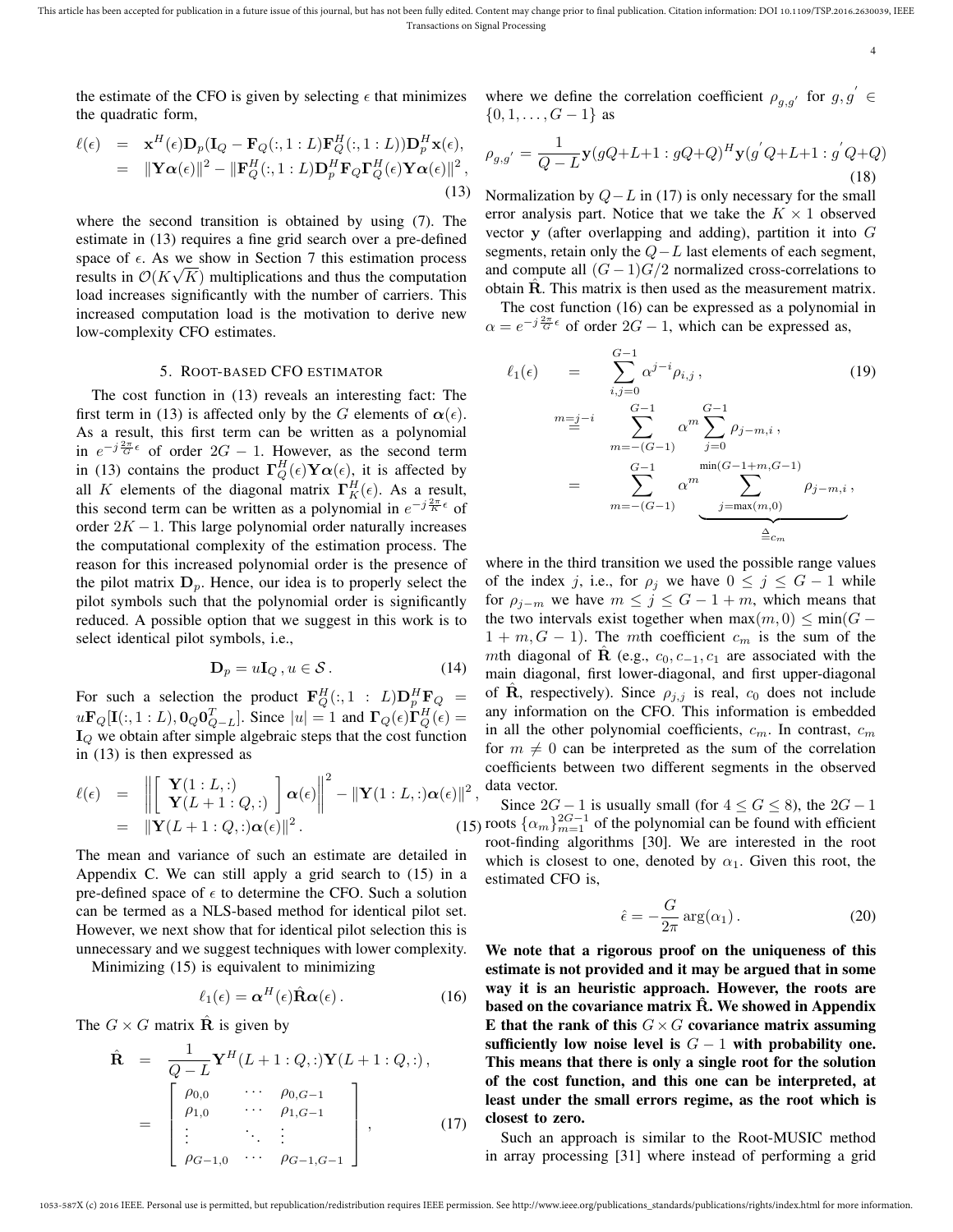search in the direction of arrival space, a root in the zplane is first determined and then the source direction is determined from the root phase. Further, the argument of  $\alpha_1$  is based on considering all possible correlations between different segments of the data as previously explained.

In Fig. 2 we demonstrate possible locations of the roots versus several values of SNR (see definition of the SNR and the details of the parameters of this example in Section 9.). It can be seen that the root  $\alpha_1$  changes its position only slightly as the SNR level decreases, which implies that such an estimate can be considered to be robust to noise. This conclusion is also corroborated in the simulation results.



Fig. 2: An example of the roots of (19) for different values of SNR. The zoom is on the location of the root  $\alpha_1$ .

#### 6. EVD-BASED CFO ESTIMATOR

Another possible approach to determine the CFO based on the cost function in (16) is by performing a two-step approach, using the eigenvalue decomposition (EVD) technique. We express the matrix  $Y$  which appears in (17) as

$$
Y(L + 1:Q,:) = Y_0 + N, \tag{21}
$$

where  $Y_0$  is a  $(Q-L) \times G$  matrix obtained from the noiseless observation vector  $y_0$  as

$$
\mathbf{Y}_0 = [[\mathbf{R}_{\text{ola}}\mathbf{y}_0](L+1:Q), \cdots, [\mathbf{R}_{\text{ola}}\mathbf{y}_0](K-Q+L+1:K)],
$$
\n(22)

and the  $(Q - L) \times G$  matrix N is similarly defined as (22), where instead of  $y_0$  we use the measurement noise vector n. Substituting (21) into (17) yields

$$
\hat{\mathbf{R}} = \underbrace{\frac{1}{Q - L} \mathbf{Y}_0^H \mathbf{Y}_0}_{\triangleq \mathbf{R}_0} + \frac{1}{Q - L} (\mathbf{N}^H \mathbf{Y}_0 + \mathbf{Y}_0^H \mathbf{N} + \mathbf{N}^H \mathbf{N}). \tag{23}
$$

Using the statistical distribution of the noise, which we assume it is a white noise sequence with variance equals to  $\sigma_n^2$ , the  $(k, m)$ th element of the second and third terms

in (23) are approximately zero (each entry of theses matrices is related to the mean of the noise which is zero), while the  $(k, m)$ th element of the forth term in (23) is approximately zero for  $k \neq m$  (since we assume a white noise sequence), and equals  $\sigma_n^2$  for  $n = m$ . We thus obtain that approximately the matrix  $\hat{\mathbf{R}}$  is given as,

$$
\hat{\mathbf{R}} \cong \mathbf{R} = \mathbf{R}_0 + \sigma_n^2 \mathbf{I}_G. \tag{24}
$$

Notice that using  $\mathbf{R}_0$  in place of  $\hat{\mathbf{R}}$  in (16) yields that  $\ell_1(\epsilon) =$ 0 for  $\alpha = \alpha(\epsilon_0)$ . This means that  $\alpha(\epsilon_0)$  is an eigenvector of  $\mathbf{R}_{0}$  corresponding to the zero eigenvalue. In fact, the rank of  $\mathbf{R}_0$  is  $G - 1$  with probability one (see the proof in Appendix E), that is,  $\mathbf{R}_{0}$  has a single zero eigenvalue, and in turn, there is only a single CFO that solves (15). Further, recall that if **u** is an eigenvalue of a matrix A with a corresponding eigenvalue  $\lambda$ , i.e.,  $\mathbf{A} \mathbf{u} = \lambda \mathbf{u}$ , then given a constant  $\eta^2$  we have that  $(A+\eta^2 I)u = \lambda u + \eta^2 u = (\lambda + \eta^2)u$ . Hence it follows that u is also an eigenvector of the matrix  $A + \eta^2 I$  with a corresponding eigenvalue equals to  $\lambda + \eta^2$ . Therefore, we conclude that the minimal eigenvalue of  **and its associated eigenvector are,** 

$$
\lambda_{\min}(\mathbf{R}) = \sigma_n^2 \, , \mathbf{u}_{\min}(\mathbf{R}) = \mathbf{u}_{\min}(\mathbf{R}_0) = \boldsymbol{\alpha}(\epsilon_0) \, . \tag{25}
$$

We note that  $\lambda_{\min}(\mathbf{R})$  is also the minimal value of (15) in this case. Based on (25) we conclude that approximately

$$
\lambda_{\min}(\hat{\mathbf{R}}) \cong \lambda_{\min}(\mathbf{R}) \text{ , } \mathbf{u}_{\min}(\hat{\mathbf{R}}) \cong \mathbf{u}_{\min}(\mathbf{R}) \text{ . } \qquad (26)
$$

Note that as we are interested only in the smallest eigenvector of  $\hat{\mathbf{R}}$ , it can be determined using an efficient computation method such as the inverse iteration method [32] instead of performing a full eigenvalue decomposition.

We can now proceed to present the suggested method. Given the eigenvector  $\mathbf{u}_{\text{min}}(\mathbf{R})$ , we assume that it is slightly deviated as

$$
\mathbf{u}_{\min}(\hat{\mathbf{R}}) \cong \mathbf{u}_{\min}(\mathbf{R}_0) + \delta \mathbf{u}_{\min} ,\qquad (27)
$$

where  $\delta \mathbf{u}_{\text{min}}$  is a small perturbation with zero mean. We can further express the gth element of  $\mathbf{u}_{\text{min}}(\mathbf{R})$  as

$$
[\mathbf{u}_{\min}(\hat{\mathbf{R}})]_g = |[\mathbf{u}_{\min}(\hat{\mathbf{R}})]_g|e^{j \arg([\mathbf{u}_{\min}(\hat{\mathbf{R}})]_g)}.
$$
 (28)

Under this small errors assumption, i.e.,  $|[\delta \mathbf{u}_{min}]_g| \ll$  $|[\mathbf{u}_{\text{min}}(\mathbf{R}_{0})]_g| = 1/\sqrt{G}$ ,  $g = 0, \ldots, G-1$ , it can be shown that the first order Taylor series approximation of the magnitude and phase in (28) are approximately (similar approximations are used for the parameter estimation of polynomial phase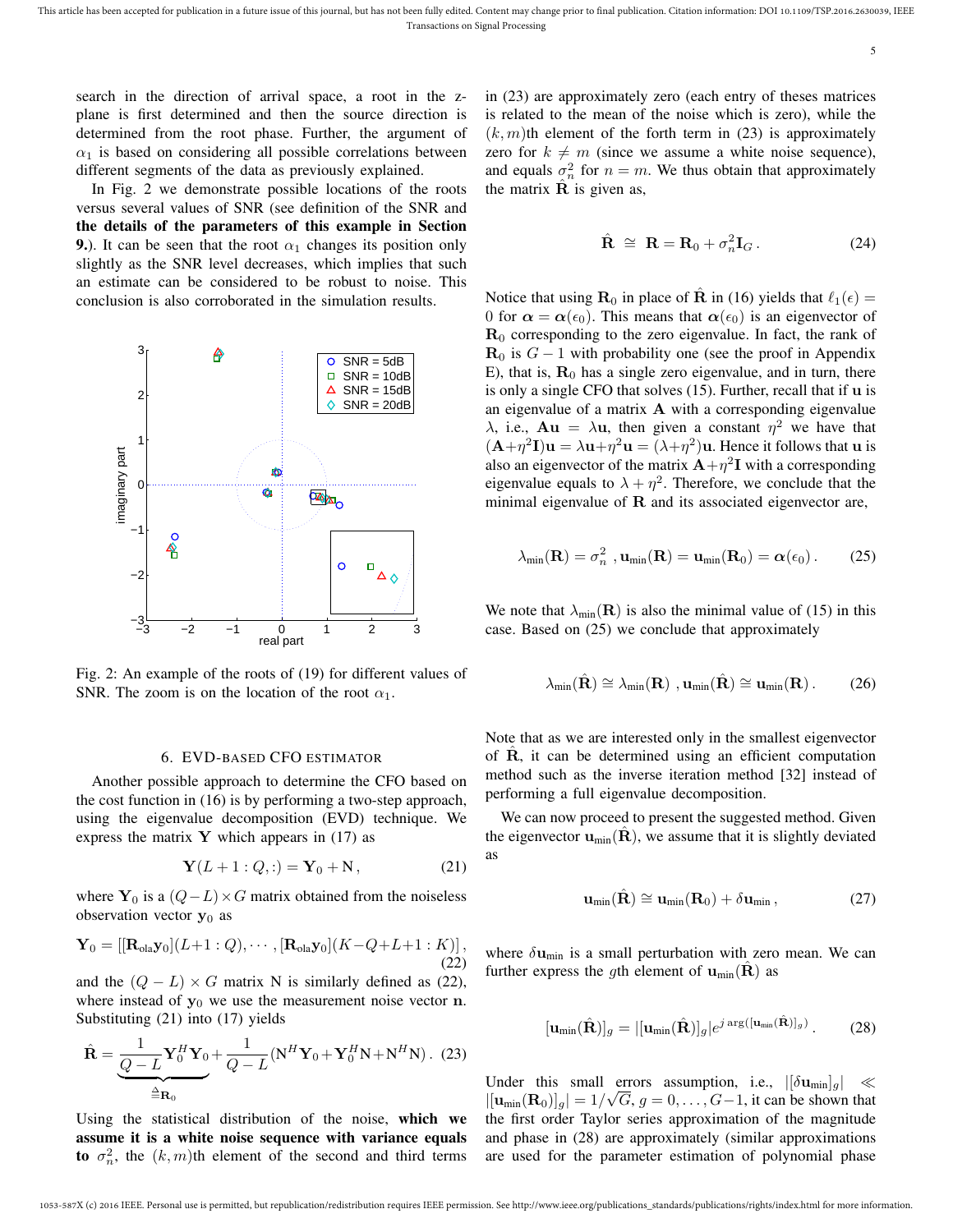multiplications.

signals [33]–[35])

$$
\begin{array}{rcl}\n\left|[\mathbf{u}_{\text{min}}(\hat{\mathbf{R}})]_g\right| & = & \left| \Re\{[\mathbf{u}_{\text{min}}(\mathbf{R}_0)]_g\} + \Re\{[\delta\mathbf{u}_{\text{min}}]_g\} \right| \\
& & + j\left( \Im\{[\mathbf{u}_{\text{min}}(\mathbf{R}_0)]_g\} + \Im\{[\delta\mathbf{u}_{\text{min}}]_g\} \right) \right|, \\
& \cong & \left| [\mathbf{u}_{\text{min}}(\mathbf{R}_0)]_g \right| = \frac{1}{\sqrt{G}}, \\
\arg([\mathbf{u}_{\text{min}}(\hat{\mathbf{R}})]_g) & = & \tan^{-1}\left( \frac{\Im\{[\mathbf{u}_{\text{min}}(\mathbf{R}_0)]_g\} + \Im\{[\delta\mathbf{u}_{\text{min}}]_g\}}{\Re\{[\mathbf{u}_{\text{min}}(\mathbf{R}_0)]_g\}} \right) \\
& \cong & \arg([\mathbf{u}_{\text{min}}(\mathbf{R}_0)]_g) \\
& & - \frac{\Re\{[\delta\mathbf{u}_{\text{min}}]_g \Im\{[\mathbf{u}_{\text{min}}(\mathbf{R}_0)]_g\}\}}{|[\mathbf{u}_{\text{min}}(\mathbf{R}_0)]_g|^2} \\
& & + \frac{\Im\{[\delta\mathbf{u}_{\text{min}}]_g \Re\{[\mathbf{u}_{\text{min}}(\mathbf{R}_0)]_g\}\}}{|[\mathbf{u}_{\text{min}}(\mathbf{R}_0)]_g|^2}, \\
& \cong & \arg([\mathbf{u}_{\text{min}}(\mathbf{R}_0)]_g) \\
& & + G\Im\{[\delta\mathbf{u}_{\text{min}}]_g([\mathbf{u}_{\text{min}}(\mathbf{R}_0)]_g)^*\}, \qquad (2) \\
\end{array}
$$

where  $\Re\{x\}$  and  $\Im\{x\}$  are the real and imaginary parts of x, and also in the last transition we substituted  $|[\mathbf{u}_{\text{min}}(\mathbf{R}_{0})]_{g}|^{2} =$ G. We note that though the current analysis approach is used, there are other approaches to analyze the perturbation of the eigenvector including the analysis given in [36]. The information on the CFO is hidden in the phases  $\{\arg([{\bf u}_{min}(\hat{\bf R})]_g)\}_{g=0}^{G-1}$ . We assume that the phase noises are small enough that they do not cause any  $\pi$  jumps and a phase unwrapping process is not needed. We thus obtain the linear model for the CFO,

$$
\arg([\hat{\mathbf{u}}_{\min}(\hat{\mathbf{R}})]_g) \cong -\frac{2\pi}{G}g\epsilon_0 + G\Im\{\underbrace{[\delta\mathbf{u}_{\min}]_g([\mathbf{u}_{\min}(\mathbf{R}_0)]_g)^*}_{\triangleq \mu_g}\}.
$$
\n(30)

By collecting all the measurements in (30) into a vector-form model we obtain

$$
\begin{bmatrix}\n\arg([\hat{\mathbf{u}}_{\min}(\hat{\mathbf{R}})]_0) \\
\vdots \\
\arg([\hat{\mathbf{u}}_{\min}(\hat{\mathbf{R}})]_{G-1})\n\end{bmatrix} = -\frac{2\pi}{G} \begin{bmatrix} 0 \\
\vdots \\
G-1 \end{bmatrix} \epsilon_0 + \begin{bmatrix} \mu_0 \\
\vdots \\
\mu_{G-1} \end{bmatrix}.
$$
\n(31)

According to the LS estimation approach we select the CFO that minimizes the quadratic cost function

$$
V(\epsilon) = \sum_{g=0}^{G-1} (\arg([\hat{\mathbf{u}}_{\min}(\hat{\mathbf{R}})]_g) + \frac{2\pi}{G}g\epsilon)^2.
$$
 (32)

After taking the derivative of (32) w.r.t.  $\epsilon$  and equating the result to zero, we obtained the LS estimate of the CFO given as

$$
\hat{\epsilon} = \frac{G}{2\pi} \frac{\sum_{g=0}^{G-1} \arg([\hat{\mathbf{u}}_{\min}(\hat{\mathbf{R}})]_g}{\sum_{g=0}^{G-1} g^2},
$$
  
= 
$$
-\frac{3}{\pi (G-1)(2G-1)} \sum_{g=0}^{G-1} g \cdot \arg([\hat{\mathbf{u}}_{\min}(\hat{\mathbf{R}})]_g) (33)
$$

which is a simple weighted sum of the arguments of an eigenvector. In the second transition in (33) we used the result  $\sum_{g=0}^{G-1} g^2 = G(2G-1)(G-1)/6$ . The mean and variance of the estimate in (33) are detailed in Appendix D.

#### 7. COMPUTATIONAL LOAD

6

We evaluate the computational complexity of each method discussed by calculating the number of online real multiplications involved.

), CFO values, the resolution of the grid needs to be small } , (29) in the grid, the complexity of the NLS-based method in Consider first the cost function of the NLS-based method given in (13) which involves a grid search over a pre-defined interval of the CFO. Assuming that there are  $M$  hypothesized enough so that the required accuracy is reached. In Appendix B we show that the standard deviation CFO estimate reduces we show that the standard deviation CFO estimate reduces<br>inversely with  $\sqrt{K}$ , and hence the number of points M niversely with  $\sqrt{K}$ , and hence the number of points *M* needs to increase linearly with  $\sqrt{K}$ . For each hypothesized CFO value, the product  $\mathbf{Y}\alpha(\epsilon)$  requires  $\mathcal{O}((Q-L)G)$  multiplications, and taking the norm of this product requires  $\mathcal{O}(G)$  further multiplications. Hence, in total, for M points (16) is  $\mathcal{Q}(M((Q - L)G + G))$  multiplications, and since  $M \propto \sqrt{K}$  this complexity is approximately  $\mathcal{O}(\sqrt{KG(Q-L)})$ 

> The root-based method requires the computation of  **in** (17) which carries  $\mathcal{O}((Q-L)G^2)$  multiplications. This method further requires computing the polynomial coefficients, which is of complexity  $\mathcal{O}(G^2)$ , and finding the roots of a  $2G - 1$ order polynomial, which is of complexity  $\mathcal{O}(G^3)$ . The total complexity of this method assuming that  $Q - L \gg G$  is  $\mathcal{O}(G^2(Q-L)).$

> Finally, the EVD-based method requires the computation of  $\hat{\mathbf{R}}$  in (16) which again is of complexity  $\mathcal{O}((Q - L)G^2)$ multiplications. The EVD-based method also requires  $\mathcal{O}(G^3)$ multiplications for computing the smallest eigenvalue of R. The total complexity of this method assuming that  $Q-L \gg G$ is  $\mathcal{O}(G^2(Q-L))$ , as the complexity of the root-based method.

> While the complexity of the NLS-based method increases while the complexity of the NLS-based method increases w.r.t.  $\sqrt{KG}$ , that is, it depends on the number of carriers, the complexities of the proposed root-based and EVD-based methods increase w.r.t  $G^2$ . Since in practice G is usually small, this is a significant reduction of the computation load especially for power-limited and processing-limited underwater OFDM systems.

#### 8. PEAK TO AVERAGE POWER RATIO

One of the sensitive issues (at least from a practical point of view) of OFDM signaling is the PAPR. In this section we examine the PAPR of the proposed transmitted OFDM block. The *n*th sample of the discrete-time transmitted signal  $\mathbf{F}^H_K$ s (before zero-padding) is

$$
\tilde{s}(n) = \sum_{q=0}^{Q-1} \frac{1}{\sqrt{K}} \underbrace{s(qG)}_{=u} e^{j\frac{2\pi}{Q}nq} + \underbrace{\sum_{k \in S_D}^{K-1} \frac{1}{\sqrt{K}} s(k) e^{j\frac{2\pi}{K}nk}}_{\triangleq \eta(n)},
$$
  

$$
= \frac{Qu}{\sqrt{K}} \delta[n \mod Q] + \eta(n), n = 0, 1, ..., K - 1,34)
$$

where  $S_D$  is the set of indices of the data symbols,  $\delta[\cdot]$  is the delta function, and in the second transition we used (14). We see that there are  $G$  peaks with absolute values equal to we see that there are G peaks with absolute values equal to  $Q/\sqrt{K}$  at times  $n = 0, Q, ..., K - Q$  in the presence of a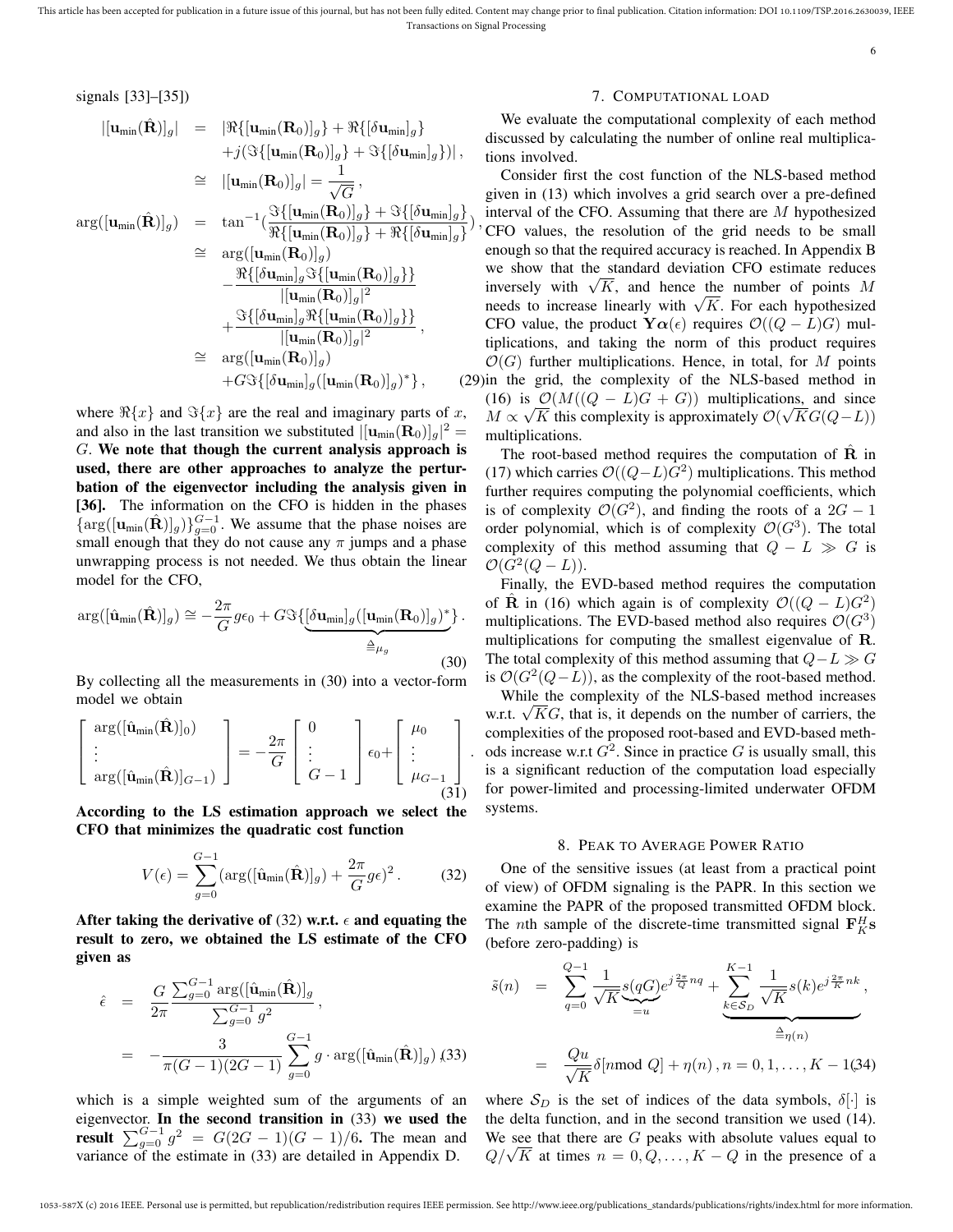noise-like term  $\eta(n)$ . For  $K \gg Q$  this noise term is distributed as a zero mean Gaussian random variable with variance equal to  $(K - Q)/K$ . The PAPR of the signal is given by

$$
\text{PAPR} = \frac{\max|\tilde{s}(n)|^2}{\frac{1}{K}\sum_{n=1}^K|\tilde{s}(n)|^2} \cong \left(\frac{Q}{\sqrt{K}} + \sqrt{\frac{K-Q}{K}}\right)^2, \quad (35)
$$

where the denominator of  $(35)$  equals one, and in the numerator of  $(35)$  we used the fact that the at every  $Q$  sample we obtain the coherent sum of the identical pilots, which their sum obtain the conerent sum of the identical pliots, which their sum<br>is  $Q/\sqrt{K}$  in the presence of noise-like samples with standard deviation of  $\sqrt{(K-Q)/K}$  which equals unity for  $K \gg Q$ .

In Figure 3 we show two transmitted signals for  $G = 4$ (upper plot) and for  $G = 8$  (lower plot). In Table I we present the PAPR for random selection of pilots and for identical pilots versus G with  $K = 512$  QPSK symbols. Notice that as G increases, the PAPR for identical pilot selection is similar to the random selection case. Still, even for smaller values of  $G$ , e.g.,  $G = 8$ , we obtain a reasonable value of PAPR around 10dB.



Fig. 3: Examples of the discrete time OFDM block ( $G = 4$ ) for the upper plot, and  $G = 8$  for the bottom plot).

| •т.                    |  |  |
|------------------------|--|--|
| PAPR <sub>random</sub> |  |  |
| $PR_{identical}$       |  |  |

TABLE I: PAPR [dB] for random and identical pilot selection.

## 9. SIMULATION EXAMPLES

We present simulation results that illustrate the performance of the discussed methods. The number of QPSK symbols is  $K = 2048$  with bandwidth of  $W = K\Delta f = 12.5$  KHz, which corresponds to a sampling interval  $T_s = T/K = 1/W$ and  $T = K/W$  is the block duration. The pilot frequency spacing is  $G = 8$  pilot symbols. We simulated two underwater channels: a single path channel (also referred to as an impulse channel) and a multipath shallow-water acoustic channel using the statistical model in [28]. We considered a transmitter and a receiver at a depth of 5 meters, and the distance between them is 500 meters. The length of the acoustic channel (in samples) is approximately  $L = 100$  which corresponds to a channel delay spread of 8 msec. As each of the  $K$  symbols is encoded with two bits, we define the bit energy as  $E_b = E_s/(2K)$ where  $E_s = T_s ||\mathbf{s}||^2$  is the signal energy. We added a complex white Gaussian noise with variance  $\sigma^2 = N_0 W/2$  where  $N_0$ is the spectral density of the noise. We define the signal to noise ratio as  $SNR = E_b/N_0$ . The normalized CFO is fixed to  $\epsilon_0 = 0.2$ .

In the first example we evaluate the RMSE of the CIR and the CFO estimates of each of the methods versus SNR, where for a given SNR we defined the RMSE as:  $RMSE(h) =$  $\frac{1}{N_{\rm exp}}\sum_{i=1}^{N_{\rm exp}} \|\mathbf{h} - \hat{\mathbf{h}}_i\|^2$  and  $\text{RMSE}(\epsilon)$  =  $\frac{1}{2}$ 1  $\bigvee_{i=1}^{N_{exp}} \bigvee_{i=1}^{N_{exp}} \bigvee_{i=1}^{N_{exp}} \bigvee_{i=1}^{N_{exp}} \bigvee_{i=1}^{N_{exp}} \bigvee_{i=1}^{N_{exp}} \bigvee_{i=1}^{N_{exp}} \bigvee_{i=1}^{N_{exp}} \bigvee_{i=1}^{N_{exp}} \bigvee_{i=1}^{N_{exp}} \bigvee_{i=1}^{N_{exp}} \bigvee_{i=1}^{N_{exp}} \bigvee_{i=1}^{N_{exp}} \bigvee_{i=1}^{N_{exp}} \bigvee_{i=1}^{N_{exp}} \bigvee_{i=1}^{$  $\sum_{i=1}^{N_{\rm exp}} (\epsilon_0 - \hat{\epsilon}_i)^2$ , and  $\hat{\mathbf{h}}_i$  and  $\hat{\epsilon}_i$  are the CIR and CFO es-We varied the SNR from  $-10$  dB to 20 dB with a step of 5 dB. For the NLS-based methods, for both random pilot selection (Section 4) and identical pilot selection (Section 5), we used a grid range of normalized CFO of  $[-0.7, 0.7]$  with a step of 0.005. The results are shown in Fig. 4. We also plot the CRLB assuming the channel is unknown, and the theoretical variance of the CFO estimates using (71). The plotted CRLB is obtained by computing the CRLB on the CFO as detailed in Appendix B, and then taking its square root. Specifically, we note that the CFO  $\epsilon$  is derived under the assumption that the channel h is unknown. Therefore, we derive the Fisher information matrix for all the unknowns ( $\epsilon$ , and h) as detailed in Appendix B, and then compute the CRLB on the CFO as expressed in eq. (48) in Appendix B. This CRLB on the CFO takes into account the fact the channel is not known to the receiver. If the channel was known, then the CRLB was smaller. This is the meaning of the labeling associated with the CRLB in Fig. 4. As can be seen all methods are close to the CRLB at a sufficiently high SNR. The root-based (Section 5) and the EVD-based (Section 6) methods have similar RMSE as the NLS-based method for medium to high SNR. The theoretical variance of the normalized CFO is close to the CRLB for almost all values. Also, the error of the NLS-based method for random pilots is similar to that of the NLS-based method with identical pilots, and thus in the sequel we only focus on the performance of the latter.

In the second example we illustrate the mean square error in decoding the data symbols. Using the same setup as detailed in the first example, we proceed to decode the QPSK transmitted data symbols. For a given SNR, we define the normalized RMSE of the symbol constellation both in Euclidean distance and phase as  $RMSE(R)$  = 1  $\frac{1}{1/\sqrt{2}}$  $\sqrt{\frac{1}{N_{\exp}}\sum_{i=1}^{N_{\exp}}\sum_{k\in\mathcal{S}_D}|s_i(k)-\hat{s}_i(k)|^2}$  and  $\text{RMSE}(\theta)$  =  $\frac{1}{\pi/4}\sqrt{\frac{1}{N_{\exp}}\sum_{i=1}^{N_{\exp}}\sum_{k\in {\cal S}_D}|\arg(s_i(k)) - \arg(\hat{s}_i(k))|^2}$  where  $\hat{s}_i(k)$  is the k decoded data symbol at the *i*th trial. In Fig. 5 and Fig. 6 we show RMSE(R) and RMSE( $\theta$ ) respectively for an impulse channel and the simulated shallow water channel. As expected the impulse channel results in better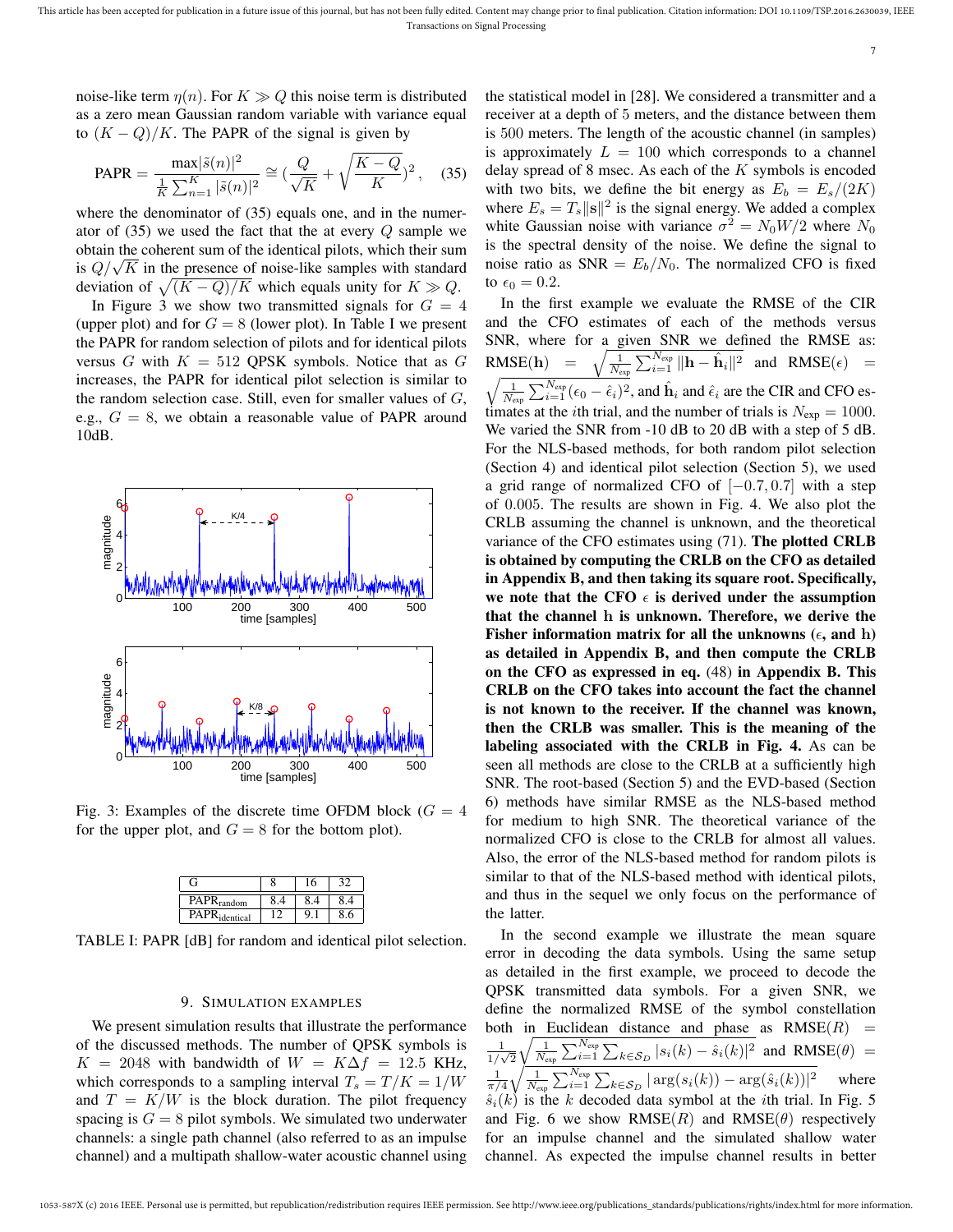

Fig. 4: RMSE of the channel (h) and CFO ( $\epsilon$ ) estimates versus the SNR of the different estimation techniques.

performance in both cases. In consistency with the CFO and CIR simulation results, we see that for high SNR (above 0 dB in these simulations) the performance of all three methods are similar. Simulations for  $K = 512$  OFDM blocks produced similar results, and therefore are not presented here.



Fig. 5: Communication performance in terms of normalized  $RMSE(R)$  vs. SNR.

#### 10. REAL-DATA RESULTS

We examined the proposed methods in pool tank experiments and sea trials.

#### *A. Pool Trial Results*

The pool experiments were conducted in a  $10m \times 20m \times$ 10m acoustic tank. The receiving and transmitting acoustic transducers were placed at the center of the pool 2m apart at



Fig. 6: Communication performance in terms of normalized  $RMSE(\theta)$  vs. SNR.

3m depth. Since the typical CIR in the tank is fairly long, we used  $K = 2048$  and  $G = 4$ , which results in a channel length (in samples) of  $L = 250$ . A total of 60 OFDM packets were transmitted during the trial, including both static and in-motion scenarios. For the latter, in order to produce minor motions, the transmitting hydrophone was manually displaced to create a pendulum-like motion. Fig. 7 shows the CFO for of three sets of motion scenarios. In each set a different displacement was performed, e.g., in set 1, the transmitter displacement was  $x_d = 20$ cm. Using the CFO estimates we can assume that the motion was approximately harmonic, with a period of  $T_p \cong$ 4.5sec (since 24 blocks are transmitted in 4.3 seconds and the hydrophone nearly completed a cycle in that time) and the estimated velocity amplitude and displacement are

$$
v_{\text{max}} = \frac{c\Delta f \epsilon_{\text{max}}}{f_c} \cong 0.3 \text{m/sec} \longrightarrow \frac{v_{\text{max}} T_p}{2\pi} = 21 \text{cm} \cong x_d,
$$
\n(36)

where according to Fig. 7,  $\epsilon_{\text{max}} \approx 0.8$  is the maximum normalized CFO estimated in the packet. As can be seen, all three methods agree and produce similar estimates compared to the state of the art null-carriers CFO estimate [8] (the search grid and step size of the null and NLS methods were identical and were performed as detailed in the numerical simulations part). The CIR estimated with all four methods (including the null-estimation) were also consistent, as can be seen in the example shown in Fig. 8. The estimated channel has a strong direct path, followed by the surface reflection (around sample 80), tank side reflection (sample 130) and tank floor reflection (sample 145). As could be expected, following the CFO and CIR estimates, the communication performance was similar for all methods. Fig. 9 shows both the Euclidean and phase RMSEs for 12 packets transmitted during the pool trial. As mentioned, a unit RMSE corresponds to  $\pi/4$  phase error and  $1/\sqrt{2}$  Euclidean error. As can be seen, there is no error in the phase of the symbols and thus the decoded data is almost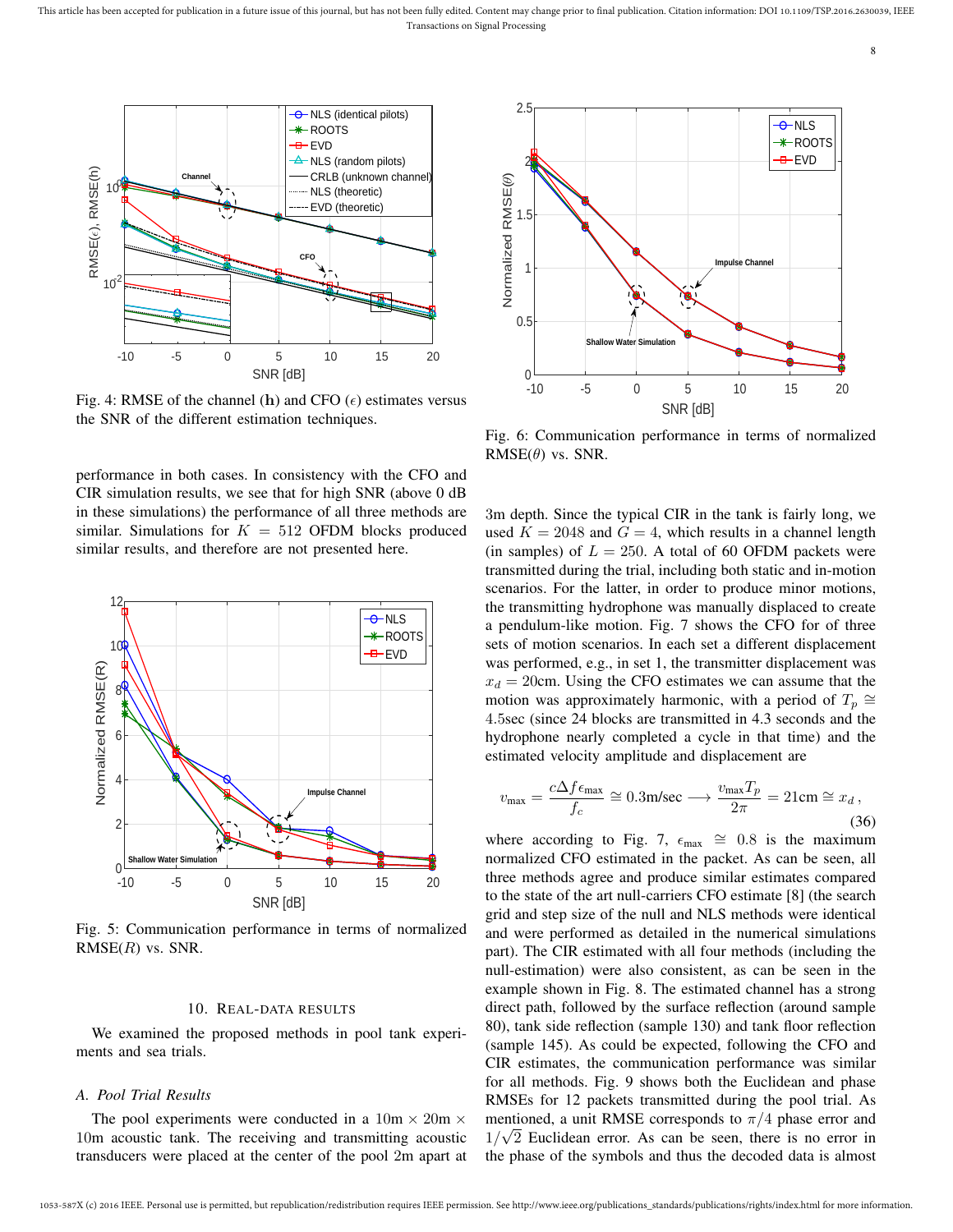error free. In the second part of the trial the receiver-transmitter distance was reduced from 2.5m to 2m. Packets 9-12 are taken from this last part, which caused the Euclidean RMSE to drop.



Fig. 7: CFO estimates of three motion sets in the pool trial.



Fig. 8: An example of the estimated CIR response in the pool trial.

# *B. Sea Trial Results*

The second trial was conducted in Haifa port in Israel. Two widely separated receivers were placed near the harbor docks 400m and 100m from a single transmitter placed on a tugboat. In this trial we used  $K = 512$  and  $G = 4$ . Due to significant shipping activity in the harbor, the received signals contained non-white noise and transient noises which affected



Fig. 9: Pool trial decoded data RMSE results.

CFO estimate obtained from ten OFDM packets received at the two receivers (a median filter was used to mitigate the effect of outliers estimates due to transient noises). Compared to the numerical simulations and pool experiments, the estimation errors in the sea trial are less consistent between all methods. However, looking at Fig. 11, we can see that this does not have significant effect on the communications RMSE performance. The RMSE is computed by taking packets from both receivers. The SNR of these packets varied between -3dB and 2dB. For these kind of SNR values the simulated shallow water RMSEs were similar (see Fig. 5 and 6).



Fig. 10: Sea trial CFO estimates. Results for receiver 1 (located 400m from the transmitter) are plotted in the upper plot. The results of Receiver 2 (100m) are plotted at the bottom plot.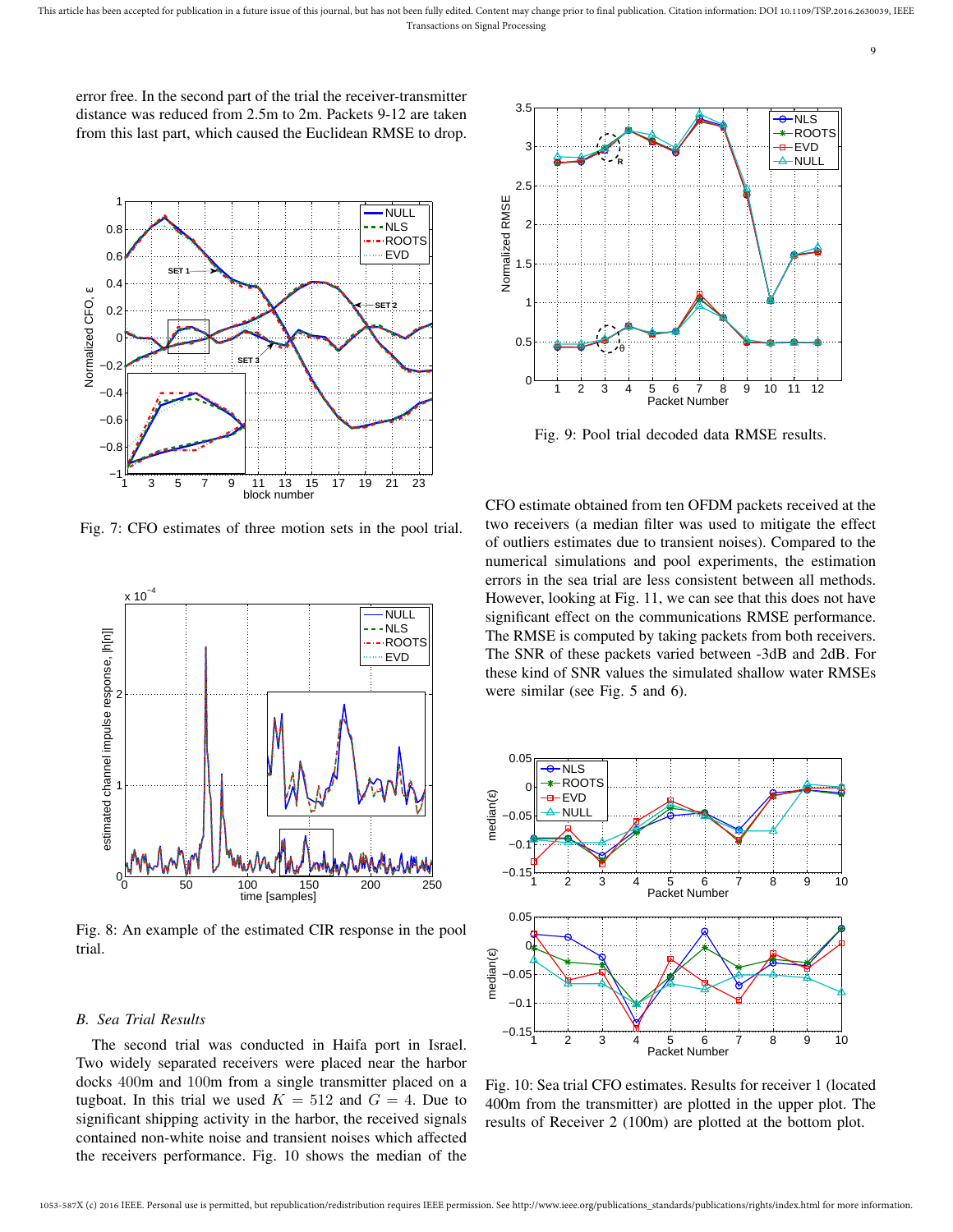

Fig. 11: The sea trial decoded data rmse results.

## 11. CONCLUSION

We proposed low-complexity methods for estimating the residual Doppler shift for underwater acoustic multicarrier transmissions by finding the roots of a small order polynomial or using a least squares estimate given the phases of the minimal eigenvector of a small data matrix. Each of these methods involves computational complexity reduction on the order of a magnitude w.r.t. the state of the art CFO estimation methods for UAC OFDM communication. Simulations show that the proposed methods have similar mean square error performance as the common exhaustive-based methods and are close to the associated Cramer-Rao lower bound, and also result in small mean square symbol detection errors. Pool experiments and sea trials further emphasized these performance results. These results are important for practical UAC systems with limited processing resources.

# APPENDIX A DERIVATION OF  $\mathbf{x}(\epsilon)$

In this appendix we derive the expression for  $x(\epsilon)$  in (7). Consider the  $Q \times K$  matrix  $\mathbf{T}_{sc} \mathbf{F}_K$  which its qth row is,

$$
[\mathbf{T}_{sc}\mathbf{F}_K]_q = \frac{1}{\sqrt{K}}e^{-j\frac{2\pi}{Q}kq}, \ \frac{q=0,\dots,Q-1}{k=0,\dots,K-1}, \qquad (37)
$$

which means that  $T_{sc}F_K$  is expressed in a matrix form as,

$$
\mathbf{T}_{sc}\mathbf{F}_K = \frac{1}{\sqrt{G}} [\begin{array}{c} \mathbf{F}_Q \end{array} | \cdots ] \begin{array}{c} \mathbf{F}_Q \end{array} ], \tag{38}
$$

where  $\mathbf{F}_Q$  is a  $Q \times Q$  matrix with the  $(m, n)$ th element given by  $\frac{1}{\sqrt{Q}}e^{-j\frac{2\pi}{Q}\cdot mn}$ . Next consider the matrix  $\mathbf{R}_{\text{ola}}\mathbf{\Gamma}_{K}^{H}(\epsilon)\mathbf{y}$ . Using simple algebraic steps we can express it as

$$
\mathbf{R}_{\text{ola}}\mathbf{\Gamma}_{K}^{H}(\epsilon)\mathbf{y} = \begin{bmatrix}\n\mathbf{\Gamma}_{K}^{H}(1:L)\mathbf{y}(1:L) \\
+\mathbf{\Gamma}_{K}^{H}(K:P)\mathbf{y}(K+1:P) \\
\mathbf{\Gamma}_{K}^{H}(L+1:Q)\mathbf{y}(L+1:Q) \\
\vdots \\
\mathbf{\Gamma}_{K}^{H}(K-Q+1:K-Q+L) \\
\times\mathbf{y}(K-Q+1:K-Q+L+1) \\
\mathbf{\Gamma}_{K}^{H}(K-Q+L+1:K) \\
\times\mathbf{y}(K-Q+L+1:K)\n\end{bmatrix},
$$
\n(39)

where for notation simplicity  $\Gamma_K(n : m)$  stands for the submatrix  $\Gamma_K(n : m, n : m)$ . Observe that for  $g = 0, \ldots, G - 1$ 

$$
\mathbf{\Gamma}_K(gQ+u:gQ+v) = \mathbf{\Gamma}_Q(u:v)e^{j\frac{2\pi}{G}g\epsilon}, u \le v \in \{1,\ldots,Q\},\tag{40}
$$

Also note that  $\Gamma_K(K : P) = \Gamma_K(QG : QQ + L) = \Gamma_Q(1 :$  $L$ ). Hence we obtain that (41) can be further expressed as

$$
\mathbf{R}_{\text{ola}} \mathbf{\Gamma}_{K}^{H}(\epsilon) \mathbf{y} = \begin{bmatrix} \mathbf{\Gamma}_{Q}^{H}(1:L)(\mathbf{y}(1:L) + \mathbf{y}(K+1:P)) \\ \mathbf{\Gamma}_{Q}^{H}(L+1:Q)\mathbf{y}(L+1:Q) \\ \vdots \\ e^{-j\frac{2\pi}{G}(G-2)\epsilon} \mathbf{\Gamma}_{Q}^{H}(1:L) \\ \times \mathbf{y}(K-Q+1:K-Q+L+1) \\ e^{-j\frac{2\pi}{G}(G-1)\epsilon} \mathbf{\Gamma}_{Q}^{H}(L+1:Q) \\ \times \mathbf{y}(K-Q+L+1:K) \end{bmatrix},
$$
\n(41)

By multiplying (38) by (41) we obtain  $x(\epsilon)$  in (7). This concludes the derivation.

## APPENDIX B THE CRAMER-RAO LOWER BOUND

In this appendix we derive the CRLB on the unknown parameters of the model. The CRLB provides lower bound on the covariance of any unbiased estimator of the parameter vector given the  $P \times 1$  measurement vector y in (4). The measurement vector y is distributed as  $y \sim \mathcal{NC}(\mu(\theta), \sigma_n^2 \mathbf{I}_P)$ where  $\mu(\theta) = \Gamma_K(\epsilon_0) H \mathbf{T}_{zp} \mathbf{F}_K^H \mathbf{s}$  and  $\theta$  is a  $2(K - Q + L) \times 1$ vector of unknown parameters of the model given as

$$
\boldsymbol{\theta} \stackrel{\Delta}{=} [\epsilon_0, \mathbf{h}_r^T, \mathbf{h}_i^T, \mathbf{s}_{d,r}^T, \mathbf{s}_{i,r}^T]^T, \qquad (42)
$$

where  $h_r$  and  $h_i$  are the real and imaginary parts of the channel impulse response h, and  $s_{d,r}$ ,  $s_{d,i}$  are the real and imaginary parts of the vector containing the data symbols only.

The CRLB is obtained by taking the inverse of the  $(2(K –$  $(Q+L)$ ) × (2(K – Q + L)) Fisher information matrix (FIM) which its  $(m, n)$ th element is given as [31]

$$
[\mathbf{F}(\boldsymbol{\theta})]_{m,n} = \frac{2}{\sigma_n^2} \Re \{ (\frac{\partial \boldsymbol{\mu}(\boldsymbol{\theta})^H}{\partial \theta_n})^H \frac{\partial \boldsymbol{\mu}(\boldsymbol{\theta})}{\partial \theta_m} \}.
$$
 (43)

The FIM associated with the CFO, for example, is given by  $f_{\epsilon_0,\epsilon_0}=\frac{2}{\sigma_n^2}\Re\{(\partial \bm{\mu}(\bm{\theta})^H/\partial \epsilon)^H\partial \bm{\mu}(\bm{\theta})/\partial \epsilon\}$ . Similarly we can define  $\mathbf{f}_{\epsilon_0,h}^{\sigma_n} = [\mathbf{f}_{\epsilon_0,h_r} | \mathbf{f}_{\epsilon_0,h_i}]$  and  $\mathbf{F}_{\mathbf{h},\mathbf{h}} = [\mathbf{F}_a |, \mathbf{F}_b]$  with  $\mathbf{F}_a = [\mathbf{F}_{\mathbf{h}_r,\mathbf{h}_r}^T, \mathbf{F}_{\mathbf{h}_r,\mathbf{h}_i}^T]^T$  and  $\mathbf{F}_b = [\mathbf{F}_{\mathbf{h}_r,\mathbf{h}_i}^T, \mathbf{F}_{\mathbf{h}_i,\mathbf{h}_i}^T]^T$ . As can be seen all the FIMs depend on the partial derivatives of the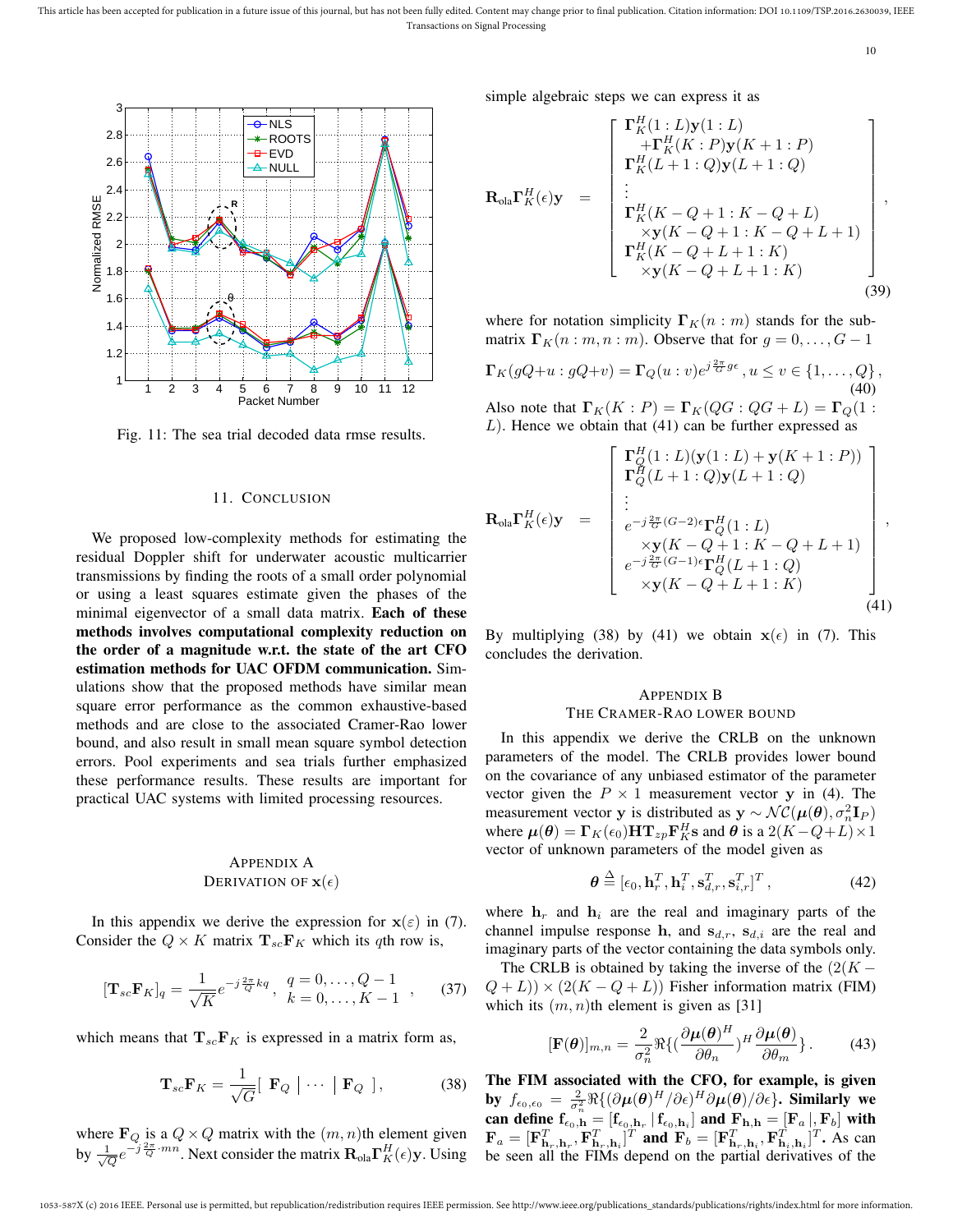This article has been accepted for publication in a future issue of this journal, but has not been fully edited. Content may change prior to final publication. Citation information: DOI 10.1109/TSP.2016.2630039, IEEE Transactions on Signal Processing

11

mean  $\mu(\theta)$  on the parameters of the model. These derivatives following parameters for  $u = 0, 1, 2$ , are given as

$$
\frac{\partial \mu(\theta)}{\partial \epsilon_0} = j\frac{2\pi}{K} \mathbf{U} \mathbf{y}_0, \qquad (44)
$$

$$
\frac{\partial \mu(\boldsymbol{\theta})}{\partial h_r(\ell)} = -j \frac{\partial \mu(\boldsymbol{\theta})}{\partial h_i(\ell)} = \boldsymbol{\Gamma}_K(\epsilon_0) \tilde{\mathbf{I}}_{\ell} \mathbf{T}_{zp} \mathbf{F}_K^H \mathbf{s} , \quad (45)
$$

$$
\frac{\partial \mu(\theta)}{\partial s_{d,r}(q)} = -j \frac{\partial \mu(\theta)}{\partial s_{d,i}(q)} = \Gamma_K(\epsilon_0) \mathbf{HT}_{zp} \mathbf{F}_K^H \mathbf{e}_q, (46)
$$

where  $U = diag(0, 1, \ldots, P - 1)$  is a  $P \times P$  matrix,  $\tilde{I}_{\ell}$  where  $\ell = 0, 1, \ldots, L$  is a  $P \times K$  matrix with ones on the subdiagonal with indices  $\{(\ell+m, m)\}_{m=1}^L$  and all other elements equal zero, and  $e_q$  is a  $K \times 1$  vector with one on the qth element (associated with the index of the qth data symbol) and all other elements equal to zero.

For example, assuming that the channel and data symbols were known at the receiver, the CRLB on estimating the CFO would be,

$$
\text{var}(\epsilon_0) \ge f_{\epsilon_0, \epsilon_0}^{-1} = \frac{\sigma^2 K^2}{2(2\pi)^2} \frac{1}{\|\mathbf{U} \mathbf{y}_0\|^2} = \frac{\sigma^2}{8\pi^2 \rho} \frac{K^2}{\sum_{k=0}^{K-1} k^2},\tag{47}
$$

where  $\rho \triangleq \sum_{k=0}^{K-1} k^2 y_0^2(k) / \sum_{k=0}^{K-1} k^2$ . Notice that  $\sum_{k=0}^{K-1} k^2 = (K-1)K(2K-1)/6$ , and therefore, we see that since  $K \gg 1$ , the variance on the CFO reduces inversely w.r.t. K. Similarly, assuming that data symbols are known we obtain that the variance of any unbiased estimate of the CFO is lower bounded as

$$
\text{var}(\epsilon_0) \ge (f_{\epsilon_0,\epsilon_0} - \mathbf{f}_{\epsilon_0,\mathbf{h}} \mathbf{F}_{\mathbf{h},\mathbf{h}}^{-1} \mathbf{f}_{\epsilon_0,\mathbf{h}}^T)^{-1} \,. \tag{48}
$$

This concludes the derivation.

## APPENDIX C SMALL ERROR ANALYSIS OF THE NLS-BASED METHOD

In this appendix we derive the mean and variance of the NLS-based CFO estimate in (15). The mean and variance of the CFO estimate which minimizes (16) assuming small errors are [27],

$$
E\{\hat{\epsilon}\} \quad \cong \quad \epsilon_0 - \frac{E\{\ell_1^{(1)}\}}{E\{\ell_1^{(2)}(\epsilon_0)\}}, \tag{49}
$$

$$
\text{var}\{\hat{\epsilon}\} \quad \cong \quad \frac{E\{|\ell_1^{(1)}(\epsilon_0)|^2\}}{(E\{\ell_1^{(2)}(\epsilon_0)\})^2},\tag{50}
$$

where  $\{\ell_1^{(i)}(\epsilon_0)\}_{i=1}^2$  is the *i*th derivative of  $\ell_1(\epsilon)$  evaluated at  $\epsilon = \epsilon_0$ . The cost function in (16) is expressed as,

$$
\ell_1(\epsilon) = \frac{1}{G(Q-L)} \sum_{q=L}^{Q-1} \left| \sum_{g=0}^{G-1} y^{(g)}(q) e^{-j\frac{2\pi}{G}g\epsilon_0} \right|^2, \quad (51)
$$

where we define  $y^{(g)}(q)$  as the qth element of the gth segment of the the vector **y**. We note that  $y^{(g)}(q) = y_0^{(g)}(q) + n^{(g)}(q)$ , where  $y_0^{(g)}(q)$  is the noise free value of  $y^{(g)}(q)$ , and  $n^{(g)}(q)$ is the qth element of the gth segment of  $n$ . We define the

$$
\bar{y}_u(q) = \sum_{g=0}^{G-1} g^u y_0^{(g)}(q) e^{-j\frac{2\pi}{G}g\epsilon_0}, \qquad (52)
$$

$$
\bar{n}_u(q) = \sum_{g=1}^{G-1} g^u n^{(g)}(q) e^{-j\frac{2\pi}{G}g\epsilon_0}.
$$
 (53)

Note that  $E{\bar n_u(q)} = 0$ . Also since for  $g_1, g_2 \in$  $\{0, \ldots, G-1\}$ , and  $q_1, q_2 \in \{L, \ldots, Q-1\}$  we have  $E\{n^{(g_1)}(q_1)n^{(g_2)}(q_2)\}\ =\ 0$  and  $E\{n^{(g_1)}(q_1)n^{(g_2)^*}(q_2)\}\ =\ 0$  $\sigma^2 \delta(g_1 - g_2) \delta(q_1 - q_2)$ , where  $\delta(k)$  is the delta of Kronecker, we get that  $E{\{\bar{n}_{u_1}(q_1)\bar{n}_{u_2}(q_2)\}} = 0$  for  $u_1, u_2 \in \{0, 1, 2\}$ while,

$$
E\{\bar{n}_{u_1}(q_1)\bar{n}_{u_2}^*(q_2)\} = \sigma_n^2 \sum_{g=0}^{G-1} g^{u_1+u_2} \delta(q_1-q_2), \quad (54)
$$

which means that  $E\{\bar{n}_{u_1}(q_1)\bar{n}_{u_2}^*(q_2)\}\)$  equals (i)  $G\sigma_n^2$  for  $u_1 =$  $0, u_2 = 0$ ; (ii)  $\frac{1}{2}(G-1)G\sigma_n^2$  for  $u_1 = 0, u_2 = 1$  or  $u_1 =$  $1, u_2 = 0$ ; (iii)  $\frac{1}{6}(G-1)G(2G-1)\sigma_n^2$  for  $u_1 = 0, u_2 = 2$ , or  $u_1 = 1, u_2 = 1$ , or  $u_1 = 2, u_2 = 0$ .

The first and second derivatives of  $\ell_1(\epsilon_0)$  are then given as,

$$
\ell^{(i)}(\epsilon_0) = \ell_d^{(i)}(\epsilon_0) + \ell_r^{(1)}(\epsilon_0), i = 1, 2, \qquad (55)
$$

where  $\ell_d^{(i)}$  $d^{(i)}_{d}(\epsilon_0)$  and  $\ell_r^{(i)}(\epsilon_0)$  are the deterministic and random parts of  $\ell^{(i)}(\epsilon_0)$  for  $i = 1, 2$  which are given as

$$
\ell_d^{(1)}(\epsilon_0) = -\frac{4\pi}{G(Q-L)} \sum_{q=L}^{Q-1} \Im{\{\bar{y}_0(q)\bar{y}_1^*(q)\}},
$$
\n(56)

$$
\begin{array}{rcl}\n\chi^{(1)}(\epsilon_0) & = & -\frac{4\pi}{G(Q-L)} \sum_{q=L}^{Q-1} \Im\{\bar{n}_0(q)\bar{y}_1^*[q] \\
& & +\bar{y}_0[q]\bar{n}_1^*(q) + \bar{n}_0(q)\bar{n}_1^*(q)\},\n\end{array}
$$

$$
\ell_d^{(2)}(\epsilon_0) = -\frac{8\pi^2}{G^2(Q-L)} \sum_{q=L}^{Q-1} \Re{\{\bar{y}_0(q)\bar{y}_2^*(q)\} - |\bar{y}_1(q)|^2\},
$$

$$
\ell_r^{(2)}(\epsilon_0) = -\frac{8\pi^2}{G^2(Q-L)} \sum_{q=L}^{Q-1} \Re{\bar{n}_0(q)\bar{y}_2(q)^* + \bar{y}_0(q)\bar{n}_2^*(q) - \bar{y}_1(q)\bar{n}_1^*(q) - \bar{n}_1(q)\bar{y}_1(q)^* + \bar{n}_0(q)\bar{n}_2^*[q] - \bar{n}_1(q)\bar{n}_1^*[q] \}.
$$
 (59)

Observe that  $\ell_d^{(1)}$  $d_d^{(1)}(\epsilon_0) = 0$  as it is the derivative of (16) at the true CFO without noise, and therefore  $\ell_1^{(1)}(\epsilon_0) = \ell_r^{(1)}(\epsilon_0)$ .

Since the  $E{\bar n_u(q)} = 0$ ,  $u = 0, 1, 2$ , and by using (54) we obtain that the mean of the first and second derivatives are,

$$
E\{\ell_1^{(1)}(\epsilon_0)\} = -2\pi(G-1)\sigma^2, \tag{60}
$$

$$
E\{\ell_1^{(2)}(\epsilon_0)\} = \ell_d^{(2)}(\epsilon), \tag{61}
$$

where in (61) we note that  $\Re{\lbrace E\lbrace \bar{n}_0(q)\bar{n}_2^*(q)\rbrace}$  =  $E\{|\bar{n}_1(q)|^2\}$ . The square of the first derivative in (16) is (neglecting terms that contain products of more than two noise

 $\ell$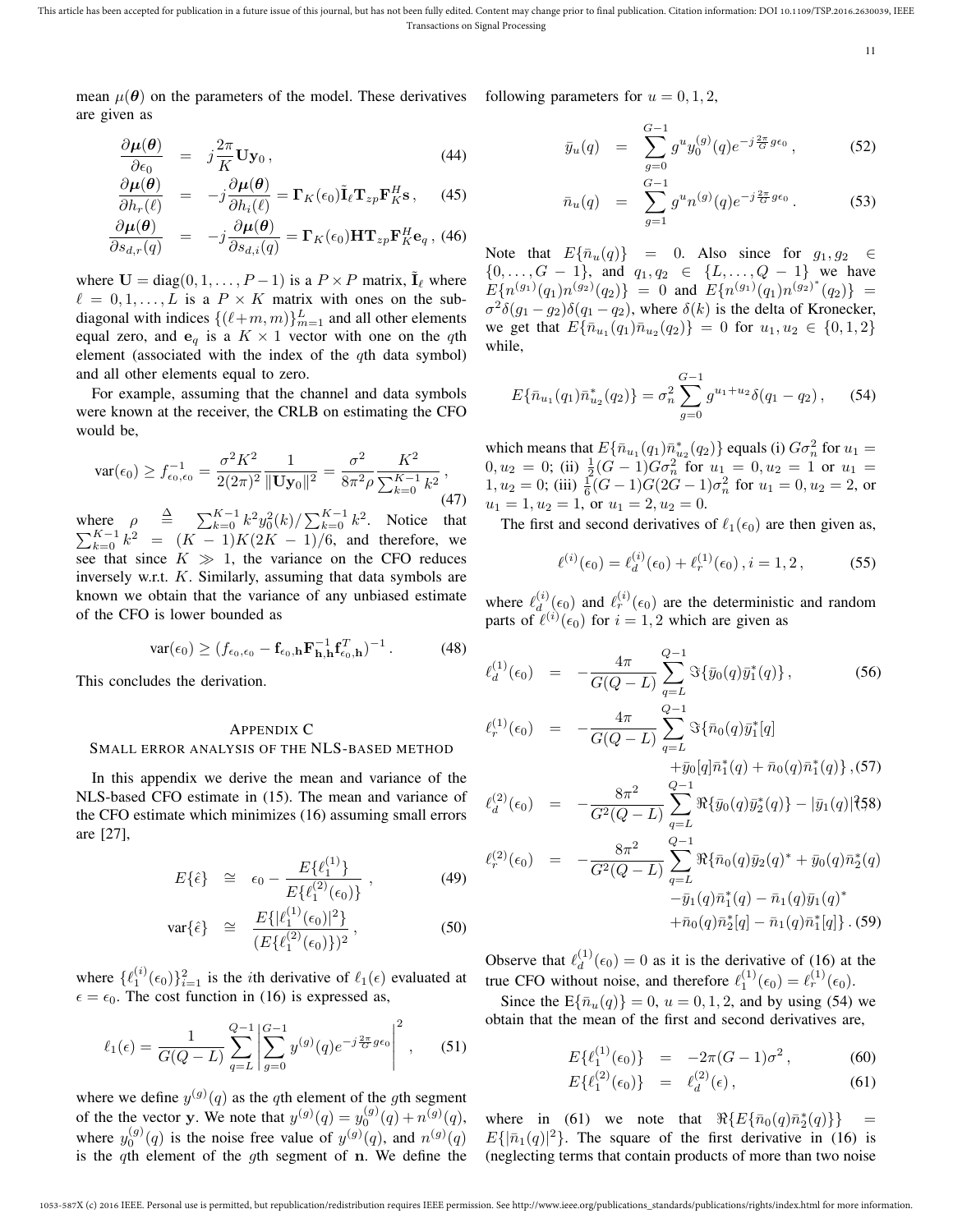This article has been accepted for publication in a future issue of this journal, but has not been fully edited. Content may change prior to final publication. Citation information: DOI 10.1109/TSP.2016.2630039, IEEE Transactions on Signal Processing

12

terms),

$$
[\ell_{1}^{(1)}(\epsilon_{0})]^{2} \cong \frac{16\pi^{2}}{G^{2}(Q-L)^{2}} \sum_{q_{1},q_{2}=L}^{Q-1} \Im{\{\bar{n}_{0}(q_{1})\bar{y}_{1}^{*}(q_{1})\}} \n\Im{\{\bar{n}_{0}(q_{2})\bar{y}_{1}^{*}(q_{2})\}} \n+ \Im{\{\bar{y}_{0}(q_{1})\bar{n}_{1}^{*}(q_{1})\}} \Im{\{\bar{y}_{0}(q_{2})\bar{n}_{1}^{*}(q_{2})\}} \n+ 2\Im{\{\bar{n}_{0}(q_{1})\bar{y}_{1}^{*}(q_{1})\}} \Im{\{\bar{y}_{0}(q_{2})\bar{n}_{1}^{*}(q_{2})\}}.
$$
\n(62)

Taking the expectation of (62) and noting that  $\{\bar{n}_u(q)\}\$  are independent and identical random variables w.r.t. to the time index  $q$  yields,

$$
E\{[\ell_1^{(1)}(\epsilon_0)]^2\} = \frac{16\pi^2}{G^2(Q-L)^2} \left(\sum_{q=L}^{Q-1} \frac{1}{2} |\bar{y}_0(q)|^2 E\{|\bar{n}_1(q)|^2 + \frac{1}{2} |\bar{y}_1(q)|^2 E\{|\bar{n}_0(q)|^2\} - \sum_{q=L}^{Q-1} \Re{\{\bar{y}_0(q)\bar{y}_1^*(q)E\{\bar{n}_0(q)\bar{n}_1^*(q)\}\}}\right),
$$
  

$$
\sum_{q=L}^{by (54)} \frac{8\pi^2 \sigma^2}{G(Q-L)^2} \sum_{q=L}^{Q-1} [|\bar{y}_1(q)|^2 - (G-1)\Re{\{\bar{y}_0(q)\bar{y}_1^*(q)\}}]
$$

The first summation involving  $|\bar{y}_0(q)|^2$  equals zero as it equals  $\ell_d^{(1)}$  $\frac{d^{(1)}}{d}(\epsilon_0)$  up to a constant. Also, according to (61) we have,

$$
(E\{\ell_1^{(2)}(\epsilon_0)\})^2 = (\ell_d^{(2)}(\epsilon_0))^2.
$$
 (64)

Finally, we can express (52) in a compact form as

$$
\bar{y}_u(q) = (\mathbf{y}_0^{(q)})^T \mathbf{\Phi}_u \boldsymbol{\alpha}(\epsilon_0), \qquad (65)
$$

where  $y_0^{(q)}$  is the gth segment of the noise-free vector  $y_0$ is the gth segment of the noise-free vector  $y_0$ , and  $\Phi_u$  = diag( $0^u, 1^u, \ldots, (G-1)^u$ ). This means that

$$
\frac{1}{Q-L} \sum_{q=L}^{Q-1} \bar{y}_{u_1}(q) \bar{y}_{u_2}^*(q) = \boldsymbol{\alpha}(\epsilon_0)^T \boldsymbol{\Phi}_{u_1} \mathbf{R}_0 \boldsymbol{\Phi}_{u_2} \boldsymbol{\alpha}(\epsilon_0)^*,
$$
\n(66)

where  $\mathbf{R}_0$  is defined in (23). Using (66) it can then be shown that  $(63)$  and  $(64)$  are

$$
E\{[\ell_1^{(1)}(\epsilon_0)]^2\} = \frac{8\pi^2\sigma^2}{G(Q-L)}(\gamma_{1,1} - (G-1)\gamma_{0,1}), (67)
$$
  

$$
E\{\ell_1^{(2)}(\epsilon_0)\} = -\frac{8\pi^2}{G^2}(\gamma_{1,1} - \gamma_{1,2}),
$$
 (68)

where we define the scalar  $\{\gamma_{u,u'}\}$  for  $(u, u') \in \{0, 1, 2\}$  as, with  $\mathbf{e} = [1, 0, \dots, 0]^T$  and

$$
\gamma_{u,u'} \triangleq \Re{\{\alpha(\epsilon_0)^H \mathbf{\Phi}_u \mathbf{R}_0 \mathbf{\Phi}_{u'} \alpha(\epsilon_0)\}}. \quad (69)
$$

Substituting these results in (49) and (50) we obtain that the mean and the variance are,

$$
E\{\hat{\epsilon}\} \cong \epsilon_0 + \sigma^2 \frac{G^2(G-1)}{4\pi(\gamma_{1,1} - \gamma_{1,2})}, \qquad (70)
$$

$$
\text{var}(\hat{\epsilon}) \quad \cong \quad \sigma^2 \frac{G^3}{8\pi^2 (Q-L)} \frac{\gamma_{1,1} - (G-1) \Re \{\gamma_{0,1}\}}{(\gamma_{1,1} - \gamma_{1,2})^2}, (71)
$$

where we define the scalar  $\{\gamma_{u,u'}\}$  for  $(u, u') \in \{0, 1, 2\}$  as,

$$
\gamma_{u,u'} \triangleq \Re{\{\boldsymbol{\alpha}(\epsilon_0)^H\boldsymbol{\Phi}_u\mathbf{R}_0\boldsymbol{\Phi}_{u'}\boldsymbol{\alpha}(\epsilon_0)\}},\qquad(72)
$$

where  $\mathbf{\Phi}_u = \text{diag}(0^u, 1^u, \dots, (G-1)^u)$ , and  $\mathbf{R}_0$  is the noisefree matrix  $\hat{\mathbf{R}}$  as defined in (23). We see that the variance of the estimated CFO is proportional to  $G^4/K$ , which means that the variance decreases inversely w.r.t. the number of carriers  $K$  as given by the CRLB. This concludes the derivation.

#### APPENDIX D

#### SMALL ERROR ANALYSIS OF THE EVD-BASED METHOD

} on (30) is the noise-free model while the the second term is In this appendix we derive the mean and variance of the EVD-based estimator in (33). The first term on the right side the perturbation of the phase due to noise model. Substituting (30) into (33) yields,

$$
\hat{\epsilon} \cong \epsilon_0 - \beta \sum_{g=0}^{G-1} g \Im{\{\mu_g\}},\tag{73}
$$

 $(q)$  $(q)$  $(63)$  $(q)$  $(100)$  $(100)$  $(100)$  $(100)$  $(100)$  $(100)$  $(100)$  $(100)$ where we define the parameter  $\beta = \frac{3}{\pi(G-1)(2G-1)}$ . Since the mean of  $[\delta u_{min}]_q$  is zero it is obvious that the mean of  $\mu_g$  is also zero, and thus  $E\{\hat{\epsilon}\} = \epsilon_0$ , which means that approximately the CFO estimate in (33) is unbiased. The

$$
\begin{array}{rcl}\n\text{Var}\{\hat{\epsilon}\} & = & \beta^2 G^2 \sum_{g,\tilde{g}=0}^{G-1} g\tilde{g} \, \mathrm{E}\{\Im\{\mu_g\} \Im\{\mu_{\tilde{g}}\}\}, \\
& = & \beta^2 G^2 \sum_{g,\tilde{g}=0}^{G-1} g\tilde{g} \, \mathrm{E}\{\Im\{\mu_g \frac{1}{2j}(\mu_{\tilde{g}} - \mu_{\tilde{g}}^*)\}\}, \\
& \text{by} \\
\frac{\beta^3 G^2}{2} \Re\{\alpha^H(\epsilon_0) \mathbf{C} E\{\delta \mathbf{u}_{\text{min}} \delta \mathbf{u}_{\text{min}}^H\} \mathbf{C} \alpha(\epsilon_0) \\
& -\alpha^H(\epsilon_0) \mathbf{C} E\{\delta \mathbf{u}_{\text{min}} \delta \mathbf{u}_{\text{min}}^T\} \mathbf{C} \alpha^*(\epsilon_0)\} \tag{74}\n\end{array}
$$

where in the third transition in (74) we used the property that for complex scalar x,  $\Im\{jx\} = \Re\{x\}$ . Also, we define the  $G\times G$  matrix  $C = diag(0, 1, \ldots, G-1)$  and under the presence of small errors [29],

$$
E\{\delta \mathbf{u}_{\min} \delta \mathbf{u}_{\min}^H\} = \mathbf{\Omega} + \frac{\sqrt{G}}{2} [\sqrt{G} \mathbf{\Omega}(1, 1) \alpha(\epsilon_0) \alpha^H(\epsilon_0) - \alpha(\epsilon_0) \mathbf{e}^T \mathbf{\Omega} - \mathbf{\Omega} \mathbf{e} \alpha^H(\epsilon_0)],
$$
  
\n
$$
E\{\delta \mathbf{u}_{\min} \delta \mathbf{u}_{\min}^T\} = \frac{\sqrt{G}}{2} [-\sqrt{G} \Re\{\mathbf{\Omega}(1, 1)\} \alpha(\epsilon_0) \alpha^T(\epsilon_0) + \Omega \mathbf{e} \alpha^T(\epsilon_0) + \alpha(\epsilon_0) \mathbf{e}^T \mathbf{\Omega}^T],
$$
\n(75)

$$
\Omega = \frac{\sigma_n^2}{Q - L} \sum_{g=2}^G \frac{\lambda_g + \sigma_n^2}{\lambda_g^2} \mathbf{u}_g \mathbf{u}_g^H \cong \frac{\sigma_n^2}{Q - L} \sum_{g=2}^G \frac{1}{\lambda_g} \mathbf{u}_g \mathbf{u}_g^H,
$$
\n(76)

where  $\{\lambda_g\}_{g=2}^G$  and  $\{\mathbf{u}_g\}_{g=2}^G$  are the eigenvalues and eigenvectors of  $\mathbf{R}_{0}$  not including the minimal eigenvalue and its associated eigenvector. The inequality in (76) holds when  $\lambda_g \gg \sigma_n^2$  which occurs for large SNR. In this case we see that the variance of the estimate is linearly proportional to the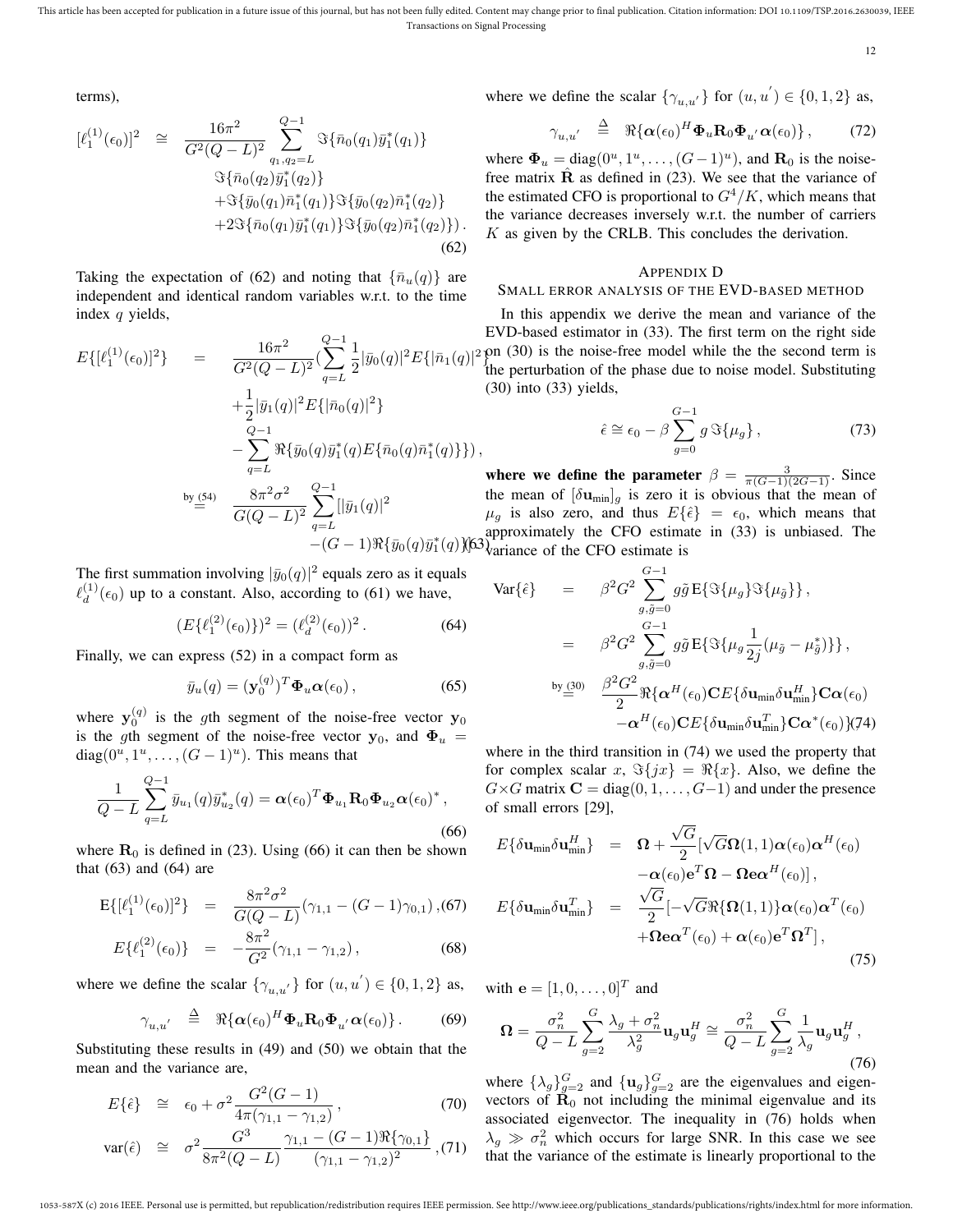noise variance,  $\sigma_n^2$ . Moreover, notice that the variance of the estimated CFO is inversely proportional to  $\beta^2 G^2/(Q-L)$ , which is approximately inversely proportional to  $G^3/K$ , and this means that the variance inversely decreases w.r.t. the number of carriers. This concludes the derivation.

## APPENDIX E THE RANK OF THE MATRIX  $\mathbf{R}_0$

In this Appendix we provide a proof that  $\mathbf{R}_0$  has a rank equal to  $G-1$  with probability (w.p.) one. By partitioning the  $K \times 1$  vector  $\mathbf{F}_{K}^{H}$ s into G segments  $\mathbf{s}_{g} = \mathbf{s}(g : g + (Q -$ 1)G),  $g = 0, 1, \ldots, G - 1$  we can express the the gth segment  $\{y^{(g)}\}_{g=0}^{G-1}$  of  $y_0$  after simple algebraic steps as

$$
\mathbf{y}^{(g)} = \sum_{g'=0}^{G-1} (\mathbf{H}_Q e^{j\frac{2\pi}{G}gg'} + \mathbf{\Delta}_L e^{j\frac{2\pi}{G}g(g'+1)}) \mathbf{x}^{(g')}, \qquad (77)
$$

where due to the structure of the matrix H we define the  $Q \times Q$  matrices  $H_Q = H(1:Q,1:Q)$  and  $\Delta_L = H(Q +$  $1: 2Q, 1: Q$ ). Observe that  $H_Q$  is repeated along the main block diagonal of H, while  $\Delta_L$  is repeated along the subblock diagonal below the main block diagonal of H. We also define the gth  $Q \times 1$  vectors  $\{ {\bf x}^{(g)} \}_{g=0}^{G-1}$  as,

$$
\mathbf{x}^{(g)} = \text{diag}(1, e^{j\frac{2\pi}{K}g}, \dots, e^{j\frac{2\pi}{K}(Q-1)g}) \mathbf{F}_Q^H \mathbf{s}^{(g)}.
$$
 (78)

Notice that  $x^{(0)}$  is associated with the pilot symbols and in case of identical pilots we have,

$$
\mathbf{H}_{Q}\mathbf{x}^{(0)} = u[\mathbf{h}^T, \mathbf{0}_{Q-L}^T].
$$
 (79)

Notice that  $\Delta_L$  has zero elements excepts at its first L rows and last L columns. Therefore, using (77) the matrix  $Y_0$  is written as,

$$
\mathbf{Y}_0 = [\mathbf{0}_{Q-L}, \mathbf{H}_Q(L+1:Q,:)[\mathbf{x}^{(1)}, \cdots, \mathbf{x}^{(G-1)}]] \mathbf{F}_G^H, (80)
$$

where  $\mathbf{F}_G$  is the  $G \times G$  matrix with the the  $(m, n)$ th element given by  $\frac{1}{\sqrt{2}}$  $\frac{1}{G}e^{j\frac{2\pi}{G}mn}$ . The matrix  $\mathbf{H}_Q(L+1:Q,:)$ **X** depends only on the data symbols and the channel. As the data symbols are randomly chosen, the probability that a set of data symbols generates a non full rank matrix is zero. We thus conclude that rank( $\mathbf{R}_0$ ) is  $G - 1$  w.p. one.

To verify the above conclusion regarding the rank of  $\mathbf{R}_{0}$ we examined the ratio between the minimal eigenvalue of R and its second eigenvalue, the normalized squared error  $\xi(\lambda_{\min}) = |\lambda_{\min}(\hat{\mathbf{R}}) - \lambda_{\min}(\mathbf{R})|^2 / \sigma_n^2$ , and the squared error  $\xi(\mathbf{u}_{\text{min}}) = \|\mathbf{u}_{\text{min}}(\hat{\mathbf{R}}) - \mathbf{u}_{\text{min}}(\mathbf{R})\|^2$  for different values of SNR. We used the model parameters detailed in Example 1 in Section 9 for  $G = 4$ . Each result is averaged over 1000 Monte-Carlo trials. The results are presented in Table. II. As can be seen, the results verify the previous conclusion regarding the effective rank of  $R$ , its minimal eigenvalue and its corresponding eigenvector. We simulated this example for higher values of G and obtained similar results.

| SNR [dB]                       | $-10$  | -5     |        |        | 10     |        |
|--------------------------------|--------|--------|--------|--------|--------|--------|
| $\lambda_1/\lambda_2$          | 0.8011 | 0.5919 | 0.2969 | 0.1133 | 0.0382 | 0.0124 |
| $\xi(\lambda_{\rm min})$       | 0.0173 | 0.0104 | 0.0092 | 0.0091 | 0.0090 | 0.0090 |
| $\xi(\mathbf{u}_{\text{min}})$ | 0.6412 | 0.0968 | 0.0189 | 0.0049 | 0.0015 | 0.0004 |

TABLE II: The effective rank, the squared normalized error  $\xi(\lambda_{\min}) = |\lambda_{\min}(\hat{\mathbf{R}}) - \lambda_{\min}(\mathbf{R})|^2 / \sigma_n^2$ , and squared error  $\xi(\mathbf{u}_{\text{min}}) = \|\mathbf{u}_{\text{min}}(\hat{\mathbf{R}}) - \mathbf{u}_{\text{min}}(\mathbf{R})\|^2.$ 

## **REFERENCES**

- [1] Q. Zhan, and H. Minn, "New integer normalized carrier frequency offset estimators", *IEEE Trans. on Sig. Proc.*, Vol. 63, No. 14, pp. 3697–3710, Jul. 2015.
- [2] B. Xie, Q. Qiu, and H. Minn, "Exact signal model and new carrier frequency offset compensation scheme for OFDM", *IEEE Trans. on Wir. Comm.*, Vol. 11, No. 2, pp. 550–555, Feb. 2012.
- [3] A. Salberg, and A. Swami, "Doppler and frequency offset synchronization in wideband OFDM, *IEEE Trans. on Comm.*, vol. 4, no. 6, pp. 2870-2881, 2005.
- [4] P. H. Moose, "A technique for orthogonal frequency division multiplexing frequency offset correction, *IEEE Trans. on Comm.*, vol. 42, no. 10, pp. 29082914, Oct. 1994.
- [5] M. Ghogho and A. Swami, "Blind Frequency-Offset Estimator for OFDM Systems Transmitting Constant-Modulus Symbols, *IEEE Comm. Lett.*, Vol. 6, No. 8, pp. 343-345, Aug. 2002.
- [6] M. Ghogho and A. Swami, "raining Design for Multipath Channel and Frequency-Offset Estimation in MIMO Systems, *IEEE Trans. on Sig. Proc.*, Vol. 54, No. 10, pp. 3957- 3965, Oct. 2006.
- [7] S. Zhou, and Z. Wang, *OFDM for underwater acoustic communications*, Wiley & Sons, 2014.
- [8] B. Li, M. Stojanovic, L. Freitag, and P. Willet, "Non uniform Doppler compensation for zero-padded OFDM over fast varying underwater acoustic channels", *MTS/IEEE OCEANS Conf.*, 2007.
- [9] B. Li, S. Zhou, M. Stojanovic, and L. Freitag, "Pilot based ZP-OFDM demodulation for an underwater acoustic channel", *MTS/IEEE OCEANS Conf.*, Boston, MA, Sep. 1821, 2006.
- [10] T. Kang, and R. A. Iltis "Iterative carrier frequency offset and channel estimation for underwater acoustic OFDM systems", *IEEE J. on Sel. Areas Comm.*, Vol. 26, No. 9, pp. 1650–1661, Dec. 2008.
- [11] B. Li, S. Zhou, M. Stojanovic, L. Freitag, and P. Willett, "Multicarrier communication over underwater acoustic channels with nonuniform doppler shifts", *IEEE J. Ocean. Eng.*, Vol. 33. No. 2, Apr. 2008, pp. 198–209.
- [12] P. C. Carrascosa, and M. Stojanovic, "Adaptive channel estimation and data detection for underwater acoustic mimo-ofdm systems", *IEEE J. Ocean. Eng.*, Vol. 35, No. 3, pp. 635–646, July. 2010.
- [13] F. Classen, and H. Meyer, "Frequency synchronization algorithms for ofdm systems suitable for communication over frequency selective fading channels", *The 44th IEEE Veh. Tech. Conf.*, Stockholm, Sweden, 8-10 Jan., 1994.
- [14] T. M. Schmidl, and D. C. Cox, "Robust frequency and timing synchronization for OFDM, *IEEE Trans. on Comm.*, vol. 45, no. 12, pp. 16131621, Dec. 1997.
- [15] M. Morelli, and U. Mengali, "Carrier frequency estimation for transmissions over selective channels, *IEEE Trans. on Comm.*, vol. 48, no. 9, pp. 15801589, Sep. 2000.
- [16] S. Attallah, "Blind estimation of residual carrier offset in OFDM systems", *IEEE Sig. Proc. Lett.*, Vol. 11, No. 2, pp. 216–219, Feb. 2004.
- [17] M. Luise, M. Marselli, and R. Reggiannini, "Low complexity blind carrier frequency recovery for OFDM signals over frequency selective radio channels, *IEEE Trans. on Comm.*, vol. 50, no. 7, pp. 1182-1188, 2002.
- [18] X. Ma, C. Tepedelenlioglu, G. B. Giannakis, and S. Barbarossa, "Non-data-aided carrier offset estimations for OFDM with null subcarriers: Identifiability, algorithms, and performance, *IEEE J. Sel. Areas Commun.*, vol. 19, no. 12, pp. 25042515, Dec. 2001.
- [19] Y. Yao, and G. B. Giannakis, "Blind carrier frequencu estimation in siso, mimo, and multiuser OFDM systems", *IEEE Conf. on Comm. (ICC)*, Vol. 2, 2004, pp. 872–876.